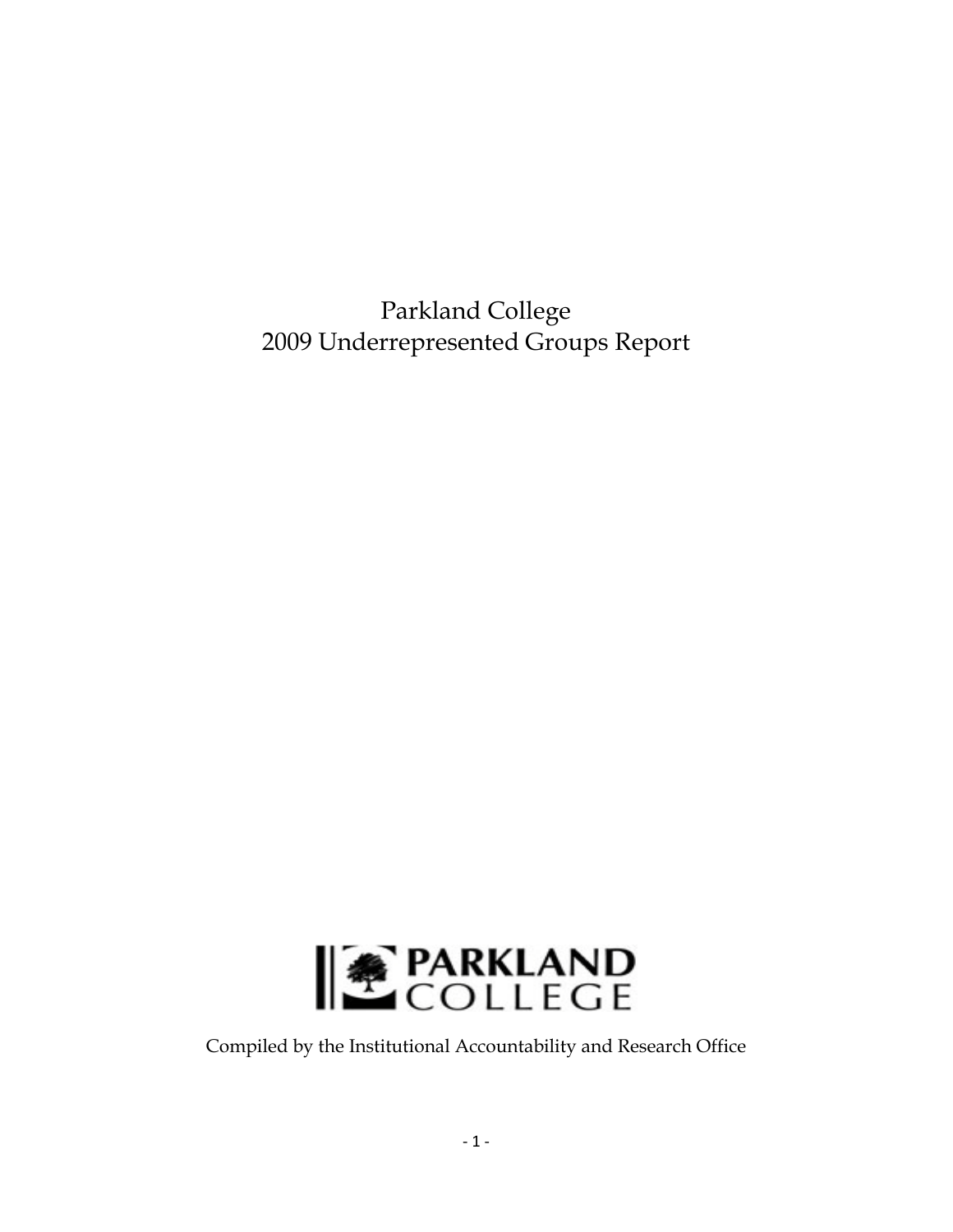| <b>Table of Contents</b> |  |
|--------------------------|--|
|--------------------------|--|

| Race/ethnicity of high school graduates who enroll at Parkland the following fall 4 |  |
|-------------------------------------------------------------------------------------|--|
|                                                                                     |  |
|                                                                                     |  |
|                                                                                     |  |
|                                                                                     |  |
|                                                                                     |  |
| Retention Rates for First-Time, Part-Time, Degree-Seeking Students7                 |  |
| Retention Rates for First-time, Full-Time, Degree-Seeking Students 9                |  |
|                                                                                     |  |
| Recruitment and Preparation of Underrepresented Students, Faculty, Staff            |  |
|                                                                                     |  |
|                                                                                     |  |
|                                                                                     |  |
|                                                                                     |  |
|                                                                                     |  |
|                                                                                     |  |
|                                                                                     |  |
|                                                                                     |  |
|                                                                                     |  |
|                                                                                     |  |
| Human Resources: Recruitment/Preparation of New Faculty/Staff/Admin18               |  |
| College Readiness and High School to College Transition Program Initiatives 20      |  |
|                                                                                     |  |
|                                                                                     |  |
|                                                                                     |  |
|                                                                                     |  |
|                                                                                     |  |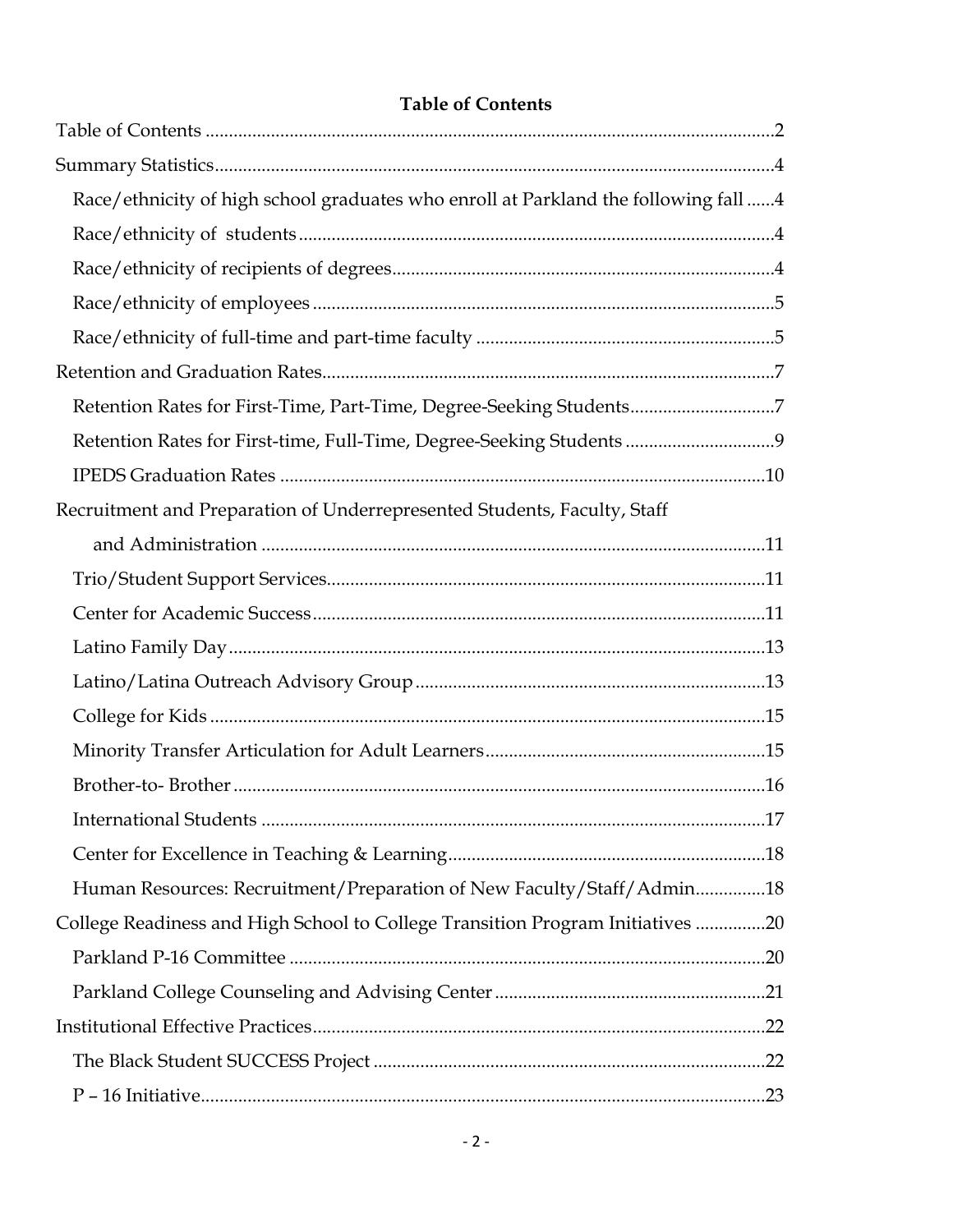| Table of FY2008 Enrollment of Students with Disabilities by Disability Type25 |  |
|-------------------------------------------------------------------------------|--|
|                                                                               |  |
|                                                                               |  |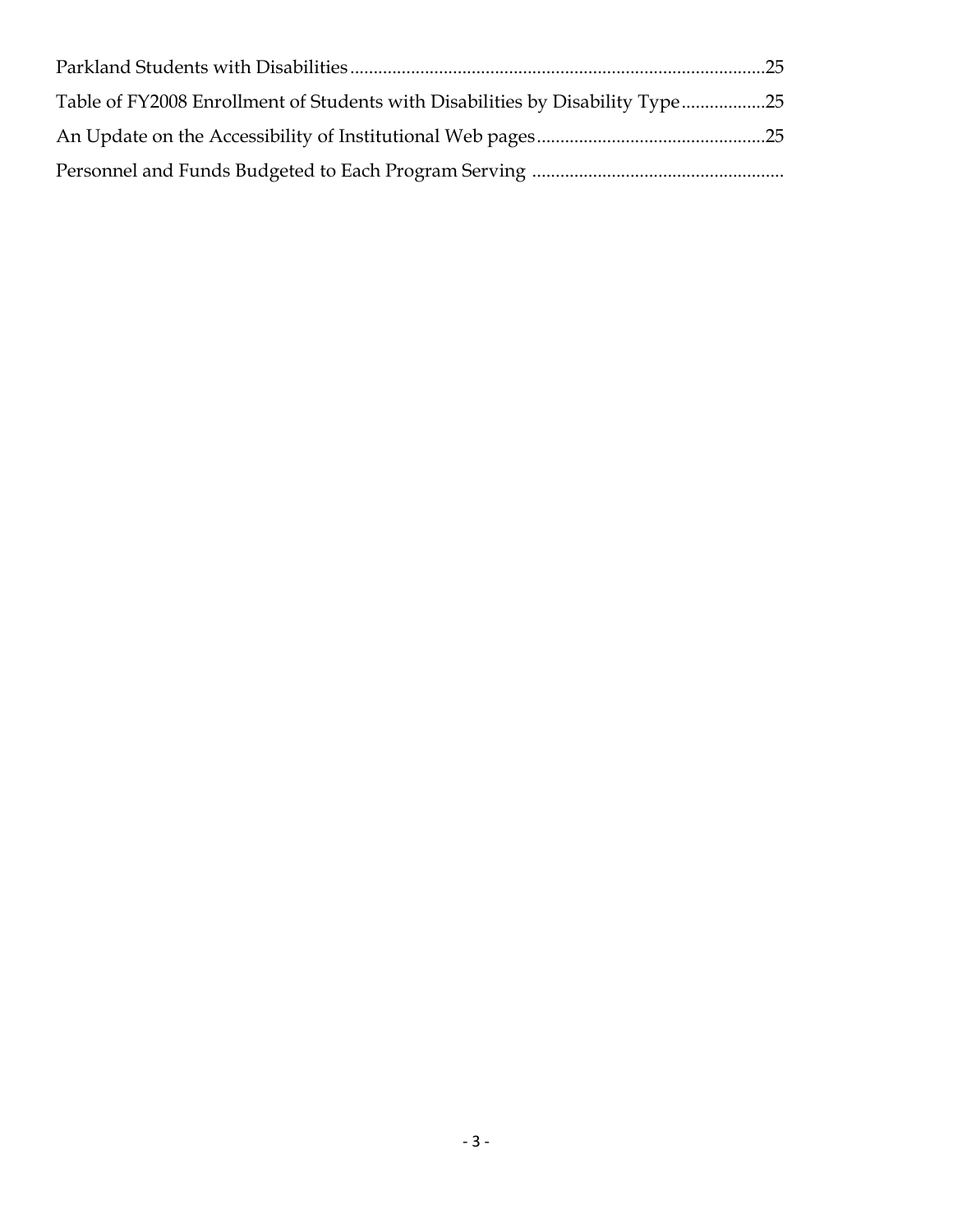### **Summary Statistics**

The following data tables are used to paint a general picture of Parkland's diversity of faculty, staff, and students.

|                  |                                | Fiscal Year |       |       |       |       |       |       |       |       |       |
|------------------|--------------------------------|-------------|-------|-------|-------|-------|-------|-------|-------|-------|-------|
|                  |                                | 2005        |       | 2006  |       | 2007  |       | 2008  |       | 2009  |       |
|                  |                                | Count       | %     | Count | %     | Count | %     | Count | %     | Count | %     |
| <b>ETHNICITY</b> | Asian or Pacific Islander      | 25          | 2.9%  | 18    | 2.0%  | 23    | 2.8%  | 16    | 1.8%  | 25    | 2.8%  |
|                  | American Indian/Alaskan Native | 5           | 0.6%  | 4     | 0.4%  | 2     | 0.2%  | 2     | 0.2%  |       | 0.1%  |
|                  | Black, Non-Hispanic            | 75          | 8.7%  | 75    | 8.4%  | 58    | 7.0%  | 55    | 6.3%  | 75    | 8.5%  |
|                  | Hispanic                       | 15          | 1.7%  | 14    | .6%   | 27    | 3.3%  | 26    | 3.0%  | 38    | 4.3%  |
|                  | White, Non-Hispanic            | 640         | 74.2% | 725   | 80.9% | 641   | 77.2% | 720   | 82.3% | 614   | 69.5% |
|                  | Non-Resident Alien             | 3           | 0.3%  | 0     | 0.0%  | 2     | 0.2%  | 3     | 0.3%  | 6     | 0.7%  |
|                  | Unknown                        | 100         | 11.6% | 60    | 6.7%  | 77    | 9.3%  | 53    | 6.1%  | 124   | 14.0% |

# **a. Race/Ethnicity of high school graduates who enroll at Parkland the following Fall**

• Since 2005, the percentage of Black, Non-Hispanic students decreased slightly to 3.6% in 2008, but increased to 8.5% in 2009. The percentage of Hispanic students followed a similar trend by decreasing slightly to 3.0% in 2008 and increasing to 4.3% in 2009.

• The percent of White, Non-Hispanic students fluctuated between 2005 and 2008, but decreased substantially from 82.3% in 2008 to 69.5% in 2009. At the same time, the percentage of students whose ethnicity is unknown more than doubled from 6.1% to 14%.

|                  |                                |       | <b>Fiscal Year</b> |       |        |       |        |       |        |       |        |
|------------------|--------------------------------|-------|--------------------|-------|--------|-------|--------|-------|--------|-------|--------|
|                  |                                | 2004  |                    | 2005  |        | 2006  |        | 2007  |        | 2008  |        |
|                  |                                | Count | %                  | Count | $\%$   | Count | $\%$   | Count | $\%$   | Count | %      |
| <b>TOTAL</b>     |                                | 16883 | 100.0%             | 16989 | 100.0% | 17058 | 100.0% | 16495 | 100.0% | 16724 | 100.0% |
| <b>ETHNICITY</b> | Asian or Pacific Islander      | 677   | 4.0%               | 692   | 4.1%   | 688   | 4.0%   | 708   | 4.3%   | 795   | 4.8%   |
|                  | American Indian/Alaskan Native | 90    | 0.5%               | 83    | 0.5%   | 99    | 0.6%   | 59    | 0.4%   | 79    | 0.5%   |
|                  | Black, Non-Hispanic            | 2370  | 14.0%              | 2356  | 13.9%  | 2430  | 14.2%  | 2142  | 13.0%  | 2227  | 13.3%  |
|                  | Hispanic                       | 733   | 4.3%               | 703   | 4.1%   | 801   | 4.7%   | 740   | 4.5%   | 871   | 5.2%   |
|                  | White, Non-Hispanic            | 12304 | 72.9%              | 12472 | 73.4%  | 12274 | 72.0%  | 12111 | 73.4%  | 12048 | 72.0%  |
|                  | Non-Resident Alien             | 709   | 4.2%               | 683   | 4.0%   | 766   | 4.5%   | 735   | 4.5%   | 704   | 4.2%   |

### **b. Race/ethnicity of students**

Source: ICCB A1 Dataset

- The number and percentage of minority students of total enrollment fluctuated very little between 2004 and 2008. No single ethnicity group increased or decreased more than two percentage points and most fluctuated less than one percentage point.
- There was a slight increase in the numbers and percentages of Asian or Pacific Islanders and Hispanic students between 2006 and 2008.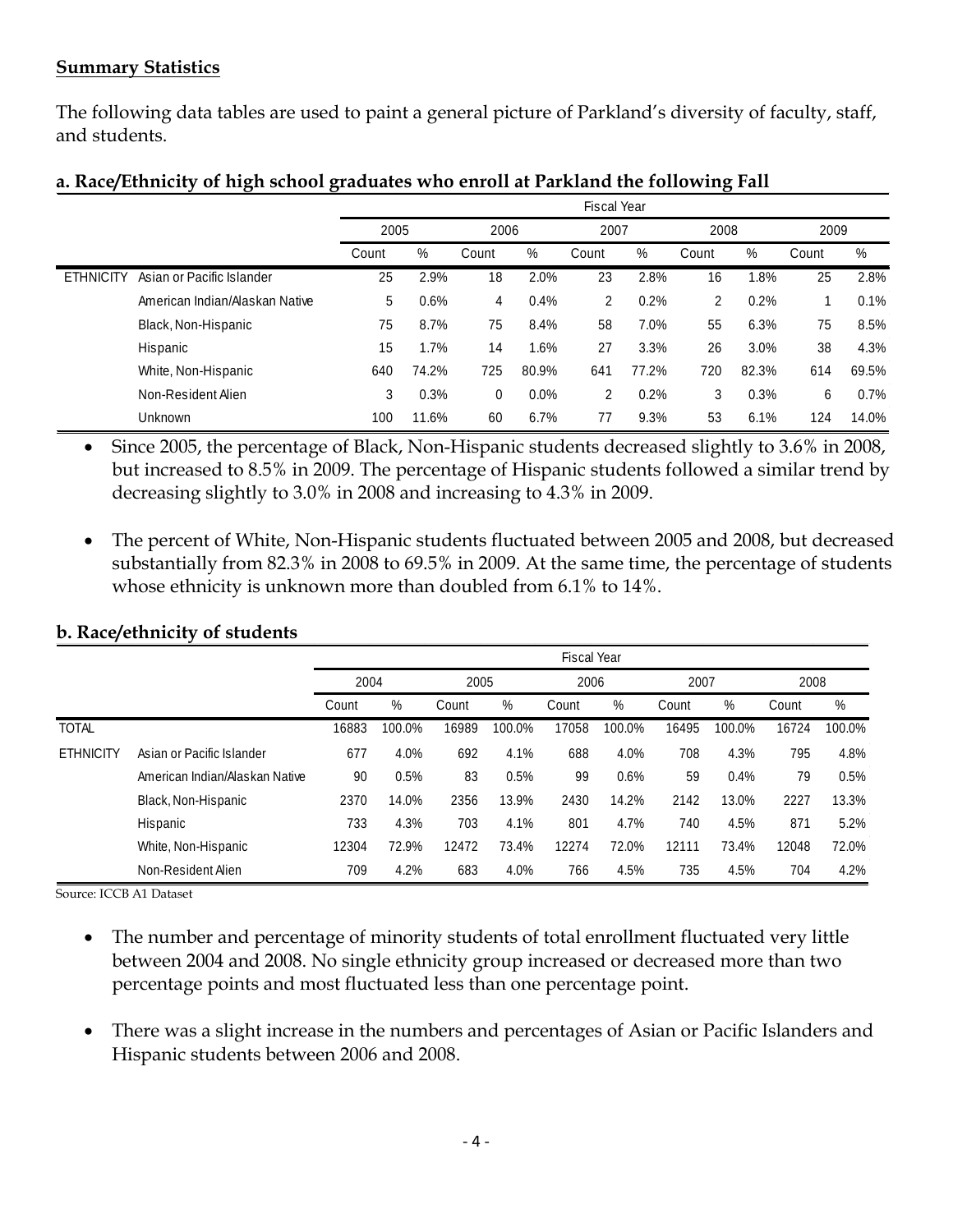• There was a slight decrease in the numbers and percentages of American Indian/Alaskan Native and Black, Non-Hispanic students between 2006 and 2008.

|                   |                                |       | <b>Fiscal Year</b> |       |        |                |        |       |        |       |        |
|-------------------|--------------------------------|-------|--------------------|-------|--------|----------------|--------|-------|--------|-------|--------|
|                   |                                | 2004  |                    | 2005  |        | 2006           |        | 2007  |        | 2008  |        |
|                   |                                | Count | $\%$               | Count | $\%$   | Count          | %      | Count | $\%$   | Count | %      |
| <b>TOTAL</b>      |                                | 1060  | 100.0%             | 1013  | 100.0% | 1213           | 100.0% | 1083  | 100.0% | 1023  | 100.0% |
| <b>ETHNICITY</b>  | Asian or Pacific Islander      | 26    | 2.5%               | 24    | 2.4%   | 61             | 5.0%   | 18    | 1.7%   | 20    | 2.0%   |
|                   | American Indian/Alaskan Native | 5     | 0.5%               | 4     | 0.4%   | $\overline{4}$ | 0.3%   | 0     | 0.0%   | 4     | 0.4%   |
|                   | Black, Non-Hispanic            | 87    | 8.2%               | 62    | 6.1%   | 70             | 5.8%   | 92    | 8.5%   | 75    | 7.3%   |
|                   | Hispanic                       | 25    | 2.4%               | 23    | 2.3%   | 25             | 2.1%   | 20    | 1.8%   | 20    | 2.0%   |
|                   | White, Non-Hispanic            | 866   | 81.7%              | 859   | 84.8%  | 1015           | 83.7%  | 918   | 84.8%  | 864   | 84.5%  |
|                   | Non-Resident Alien             | 51    | 4.8%               | 41    | 4.0%   | 38             | 3.1%   | 35    | 3.2%   | 40    | 3.9%   |
| <b>DISABILITY</b> | Not applicable                 | 1016  | 95.8%              | 969   | 95.7%  | 1165           | 96.0%  | 1028  | 94.9%  | 968   | 94.6%  |
| <b>STATUS</b>     | <b>Disability Student</b>      | 44    | 4.2%               | 44    | 4.3%   | 48             | 4.0%   | 55    | 5.1%   | 55    | 5.4%   |

#### **c. Race/ethnicity of recipients of degrees**

Source: ICCB A1 Dataset

- The percentage of Asian or Pacific Islander students receiving degrees decreased from 5% to 2% between 2006 and 2008.
- The percentage of Black, Non-Hispanic students receiving degrees increased from 5.8% to 7.3% between 2006 and 2008.
- While the percentage of White, Non-Hispanic students receiving degrees slightly increased between 2008 and 2008, the number of White, Non-Hispanic students receiving degrees decreased considerably from 1,015 to 864.
- The percentage of students with disabilities receiving degrees increased slightly from 4.2% in 2004 to 5.4% in 2008.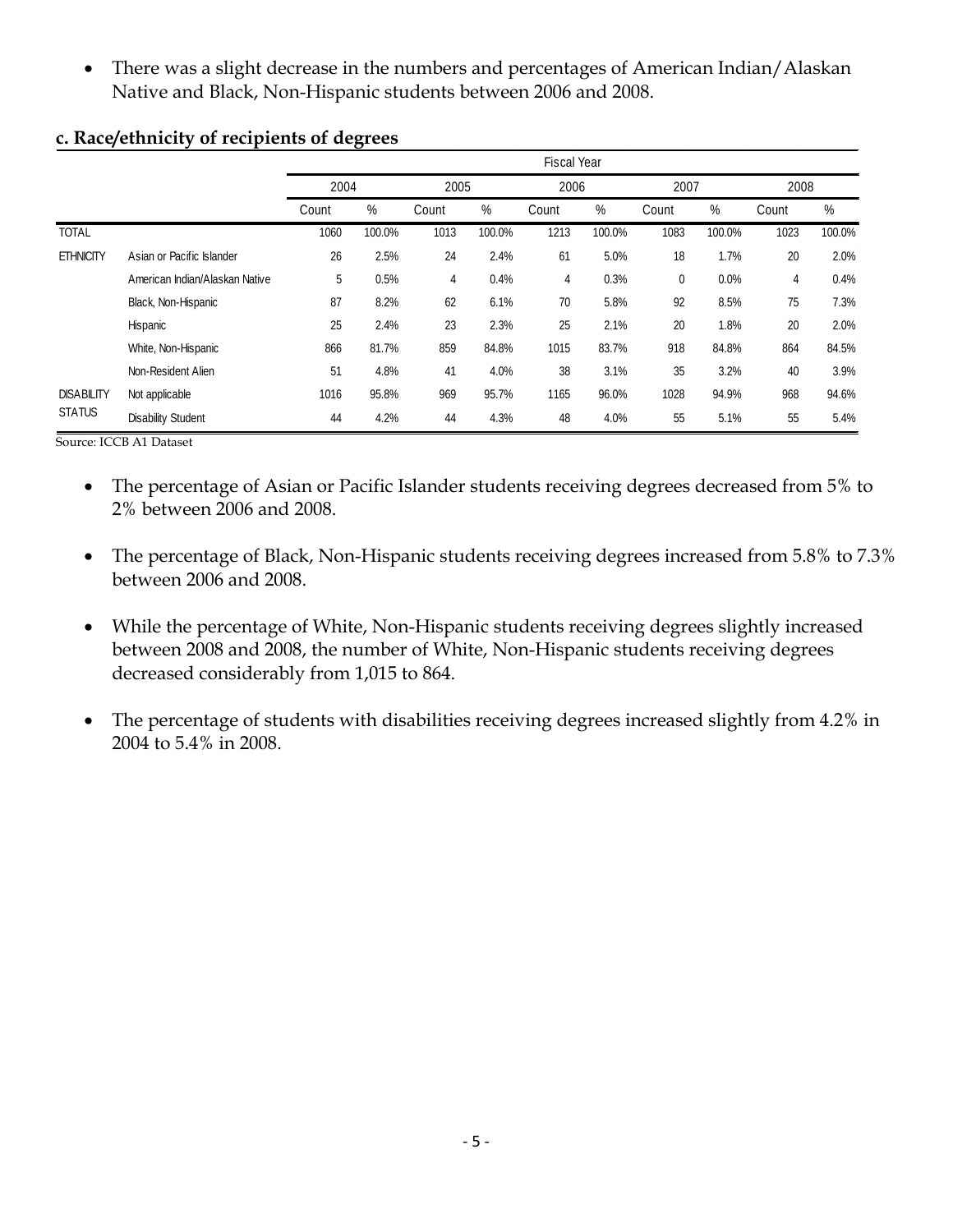#### **d. Race/ethnicity of employees**

|                  |                                   | <b>Fiscal Year</b> |         |       |         |             |       |       |       |                |       |
|------------------|-----------------------------------|--------------------|---------|-------|---------|-------------|-------|-------|-------|----------------|-------|
|                  |                                   | 2005               |         | 2006  |         | 2007        |       | 2008  |       | 2009           |       |
|                  |                                   | Count              | $\%$    | Count | %       | Count       | $\%$  | Count | %     | Count          | %     |
| <b>ETHNICITY</b> | Asian/Pacific Islander            | 23                 | 2.6%    | 25    | 2.8%    | 28          | 3.1%  | 28    | 3.1%  | 26             | 2.9%  |
|                  | American Indian or Alaskan Native |                    | 0.1%    |       | 0.1%    | 2           | 0.2%  |       | 0.1%  | $\overline{2}$ | 0.2%  |
|                  | Black, Non-Hispanic               | 69                 | 7.8%    | 62    | 6.9%    | 59          | 6.6%  | 56    | 6.3%  | 53             | 5.8%  |
|                  | Hispanic                          | 9                  | 1.0%    | 8     | 0.9%    |             | 0.8%  | 10    | 1.1%  | 9              | 1.0%  |
|                  | White, Non-Hispanic               | 787                | 88.5%   | 801   | 89.3%   | 802         | 89.3% | 778   | 86.9% | 752            | 82.6% |
|                  | Refuse to Indicate/Unknown        | 0                  | $0.0\%$ | 0     | $0.0\%$ | $\mathbf 0$ | 0.0%  | 22    | 2.5%  | 68             | 7.5%  |
| <b>GENDER</b>    | Male                              | 418                | 47.0%   | 411   | 45.8%   | 423         | 47.1% | 405   | 45.3% | 410            | 45.1% |
|                  | Female                            | 471                | 53.0%   | 486   | 54.2%   | 475         | 52.9% | 490   | 54.7% | 500            | 54.9% |

Source: ICCB C1 Dataset

Between 2005 and 2009, the percentage of Black, Non-Hispanic employees decreased from 7.8% to 5.8%.

• Between 2007 and 2009, the percentage of employees who marked "Refuse to indicate/unknown" for their ethnicity increased from 0% to 7.5%. At the same time, the percentage of White, Non-Hispanic employees decreased from 89.3% to 82.6%.

#### **e. Race/ethnicity of full-time and part-time faculty**

|                    |                                     | 2005             |       | 2006             |       | 2007             |       | 2008             |       | 2009             |       |
|--------------------|-------------------------------------|------------------|-------|------------------|-------|------------------|-------|------------------|-------|------------------|-------|
|                    |                                     |                  | Part- |                  | Part- | Part-            |       | Part-            |       |                  | Part- |
|                    |                                     | <b>Full-time</b> | time  | <b>Full-time</b> | time  | <b>Full-time</b> | time  | <b>Full-time</b> | time  | <b>Full-time</b> | time  |
| <b>Total Count</b> |                                     | 183              | 402   | 174              | 423   | 178              | 419   | 181              | 414   | 177              | 435   |
|                    | % Asian/Pacific Islander            | 4.4%             | 2.7%  | 4.0%             | 3.3%  | 4.5%             | 4.1%  | 4.4%             | 3.9%  | 4.5%             | 3.2%  |
|                    | % American Indian or Alaskan Native | $0.0\%$          | 0.2%  | 0.0%             | 0.2%  | $0.0\%$          | 0.5%  | $0.0\%$          | 0.2%  | $0.0\%$          | 0.5%  |
|                    | % Black Non-Hispanic                | 7.7%             | 4.2%  | 8.0%             | 2.8%  | 8.4%             | 2.4%  | 8.3%             | 1.9%  | 6.8%             | 1.8%  |
|                    | % Hispanic                          | 1.1%             | 1.7%  | 1.1%             | 1.4%  | 1.7%             | 1.0%  | 1.7%             | 1.4%  | 1.7%             | 1.1%  |
|                    | % White Non-Hispanic                | 86.9%            | 91.0% | 86.8%            | 92.2% | 85.4%            | 92.1% | 85.6%            | 88.4% | 83.1%            | 81.4% |
|                    | % Nonresident Alien                 | $0.0\%$          | 0.0%  | 0.0%             | 0.0%  | 0.0%             | 0.0%  | $0.0\%$          | 0.0%  | 0.0%             | 0.0%  |
| <b>ETHNICITY</b>   | % Refuse to Indicate/Unknown        | $0.0\%$          | 0.0%  | 0.0%             | 0.0%  | 0.0%             | 0.0%  | $0.0\%$          | 4.1%  | 4.0%             | 12.0% |
|                    | % Male                              | 53.0%            | 51.5% | 52.3%            | 48.7% | 51.1%            | 49.6% | 49.7%            | 46.9% | 48.6%            | 46.9% |
| <b>GENDER</b>      | % Female                            | 47.0%            | 48.5% | 47.7%            | 51.3% | 48.9%            | 50.4% | 50.3%            | 53.1% | 51.4%            | 53.1% |

Source: ICCB C1 Dataset

• While the majority of full-time and part-time faculty between 2005 and 2009 were White, Non-Hispanic, the proportion of White, Non-Hispanic faculty. At the same time, the percentages of full-time and part-time faculty who marked "Refuse to indicate/unknown" increased from 0% to 4% and 12% respectively.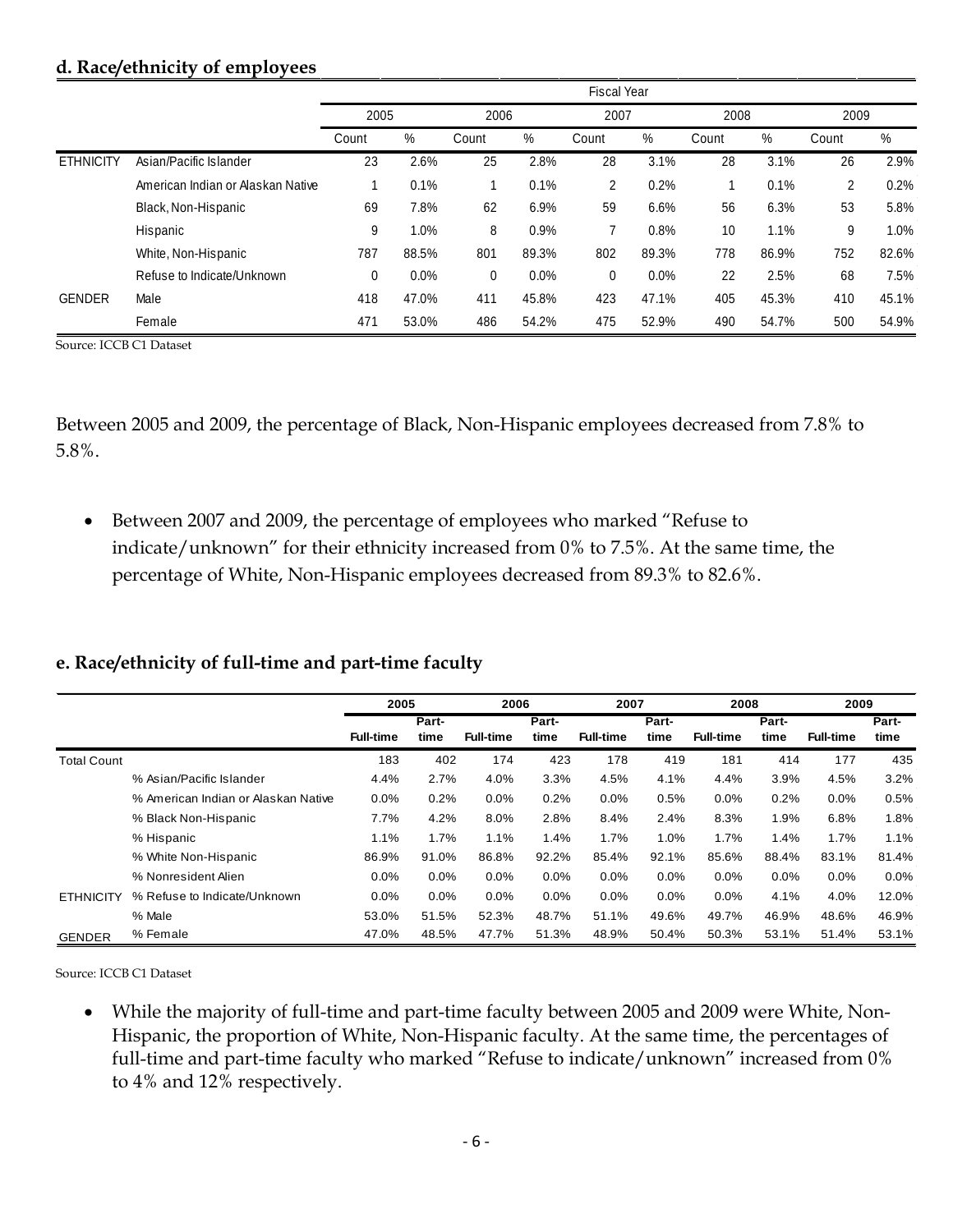- The percentages of full-time and part-time Asian/Pacific Islander and Hispanic faculty remained relatively stable between 2005 and 2009.
- The percentage of full-time Black, Non-Hispanic faculty increased from 7.7% in 2005 to 8.4% in 2007 and decreased to 6.8% in 2009. The percentage of part-time Black, Non-Hispanic faculty decreased from 4.2% in 2005 to 1.8% in 2009.
- Between 2005 and 2009, there was an inverse relationship between male and female full-time and part-time faculty. The percentage of full-time male faculty decreased from 53% in 2005 to 48.6% in 2009 while the percentage of full-time female faculty increased from 47% in 2005 to 51.4% in 2009. Similarly, the percentage of part-time male faculty decreased from 51.5% in 2005 to 46.9% in 2009 while the percentage of part-time female faculty increased from 48.5% in 2005 to 53.1% in 2009.

#### **Retention and Graduation Rates**

Retention rates were computed using the E1 dataset and graduation rates were downloaded from the Integrated Postsecondary Education Data System (IPEDS) website.

### **a. Retention Rates for First-Time, Part-Time, Degree-Seeking Students:**

Retention rates for First-Time, Part-Time, Degree-Seeking students by underrepresented cohort groups were calculated based on data from the previous four fiscal years (FY05-06 to FY-08-09).

| Retention                                | FY05-06  | FY06-07 | FY07-08 | FY08-09    |
|------------------------------------------|----------|---------|---------|------------|
| <b>Overall Rate</b>                      | 27.7%    | 23.3%   | 19.7%   | 21.6%      |
| Male                                     | 18.0%    | 20.7%   | 14.7%   | 18.6%      |
| Female                                   | 39.2%    | 26.2%   | 26.3%   | 25.7%      |
| Asian/Pacific Islander (overall)         | $13\%**$ | 25%**   | 13.3%** | 23.1%**    |
| Male                                     | 7.7%     | 31.3%   | 6.3%    | 16.7%      |
| Female                                   | 20.0%    | 12.5%   | 21.4%   | 28.6%      |
| American Indian/Alaskan Native (overall) | 33.3%**  | $0\%**$ | $0\%**$ | $0\%^{**}$ |
| Male                                     | 20.0%    | 0.0%    | 0.0%    | 0.0%       |
| Female                                   | 100%     | 0.0%    | 0.0%    | 0.0%       |
| Black, Non-Hispanic (overall)            | 5.6%     | 14.7%   | 7.1%    | 11.6%      |
| Male                                     | 2.4%     | 14.9%   | 5.1%    | 9.5%       |
| Female                                   | 13.0%    | 14.3%   | 13.8%   | 15.7%      |
| Hispanic (overall)                       | 3.9%     | 10.3%** | 14.6%** | 9.1%       |
| Male                                     | 2.6%     | 9.5%    | 4.3%    | 0.0%       |
| Female                                   | 7.7%     | 12.5%   | 27.8%   | 23.1%      |
| White, Non-Hispanic (overall)            | 38.0%    | 26.5%   | 23.5%   | 25.3%      |
| Male                                     | 28.7%    | 22.7%   | 19.1%   | 23.0%      |
| Female                                   | 46.3%    | 30.4%   | 28.5%   | 28.5%      |
| Non-resident Alien (overall)             | 15.4%**  | 17.9%** | 10.5%** | $5.3\%**$  |
| Male                                     | 0.0%     | 22.2%   | 0.0%    | 0.0%       |
| Female                                   | 28.6%    | 15.8%   | 15.4%   | 6.7%       |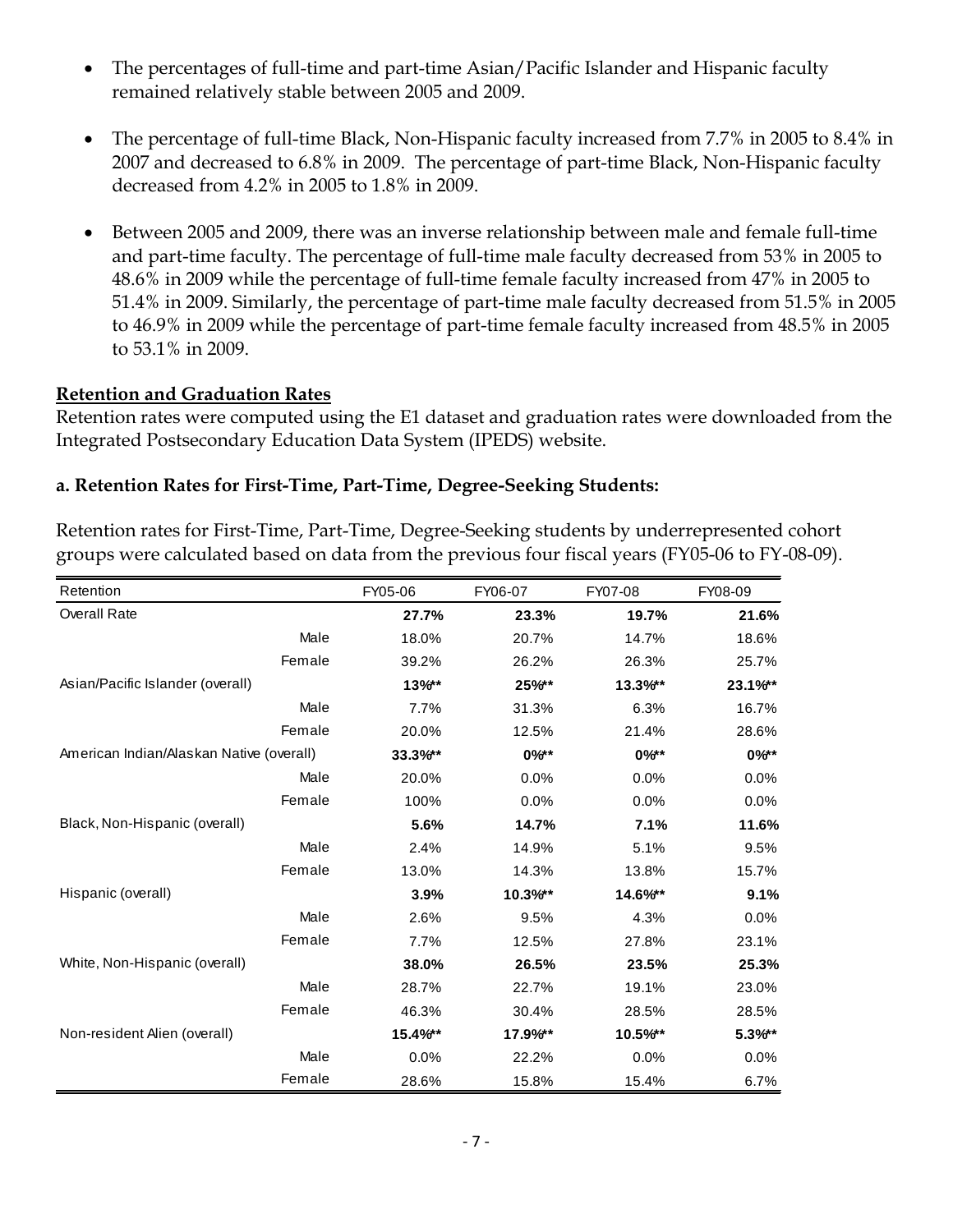# **Observations for retention data on first-time, part-time, degree-seeking students at Parkland:**

- After declining from 27.7% in FY05-06 to 19.7% in FY07-08, the overall retention rate increased to 21.6% in FY08-09.
- The overall retention rate for males was lower than overall retention rate for females between FY05-06 and FY08-09. However, the retention rate for females declined from 39.2% to 25.7% during the same time period.
- The retention rates for Asian/Pacific Islander, American Indian/Alaskan Native, Hispanic, and Non-resident Alien students should be interpreted with caution due to small cohort sizes. Fluctuation in retention rates for these groups between 2005 and 2009 is likely due, in part, to the small cohort sizes.
- The retention rate for Asian/Pacific Islander students increased from 13% to 23.1% from FY05- 06 to FY08-09. With the exception of FY06-07, the retention rate for female Asian/Pacific Islander students was higher than the male retention rate.
- For Black, non-Hispanic students, the retention rate increased from 5.6% to 11.6% from FY05-06 to FY08-09. Similar to Asian/Pacific Islander students, the retention rate for female Black, non-Hispanic students was higher than the male retention rate with the exception of FY-06-07.
- The retention rate for Hispanic students increased from 3.9% to 9.1% from FY05-06 to FY08-09. The FY08-09 retention rate for female Hispanic students, 23.1%, was significantly higher than the retention rate for male Hispanic students, 0%.
- The retention rate for White, non-Hispanic students was above the overall average retention rate from FY05-06 to FY08-09. However, the retention rate for White, non-Hispanic students decreased from 38% to 25.3% during the same time period.
- American Indians/Alaskan Native students and Non-resident Alien students represent the two smallest Racial/Ethnic groups at Parkland. The small cohorts partially explain the fluctuation and partially explain retention rates of 0%. Most of the American Indian/Alaskan Native cohorts are smaller than 5 (male and female combined). The Non-resident Alien male cohorts in FY05-06, FY07-08, and FY08-09 with 0% persistence rates are smaller than 10.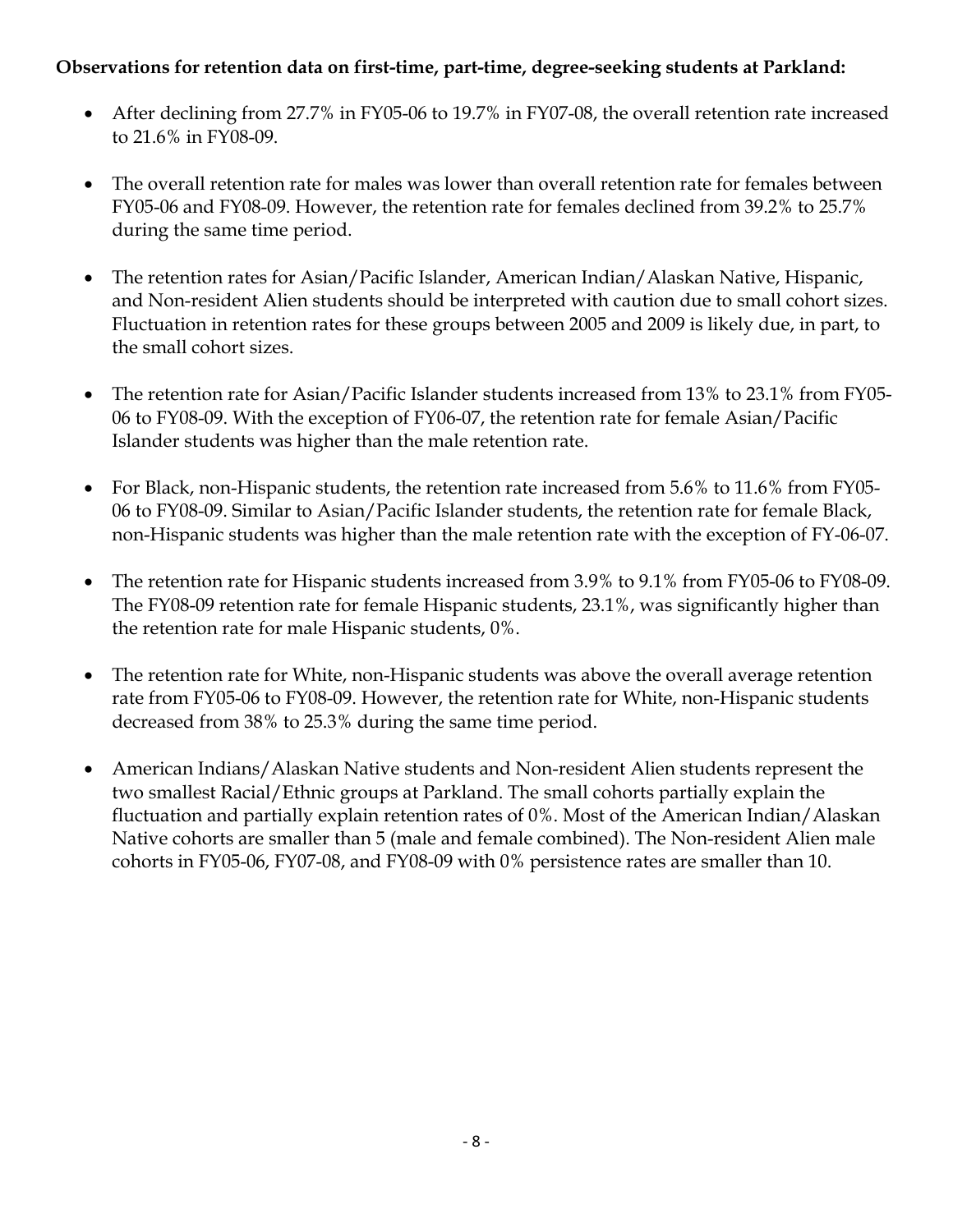# **b. Retention Rates for First-time, Full-Time, Degree-Seeking Students:**

Retention rates for First-Time, Full-Time, Degree-Seeking students by underrepresented cohort groups were calculated based on data from the previous four fiscal years (FY05-06 to FY-08-09).

| Retention                                | FY05-06 | FY06-07 | FY07-08 | FY08-09 |
|------------------------------------------|---------|---------|---------|---------|
| <b>Overall Rate</b>                      | 66.1%   | 63.3%   | 65.7%   | 66.4%   |
| Male                                     | 65.6%   | 62.0%   | 62.2%   | 65.9%   |
| Female                                   | 66.8%   | 64.8%   | 70.7%   | 67.0%   |
| Asian/Pacific Islander (overall)         | 88.2%** | 46.2%** | 56.5%** | 76.2%** |
| Male                                     | 87.5%   | 35.7%   | 52.9%   | 80.0%   |
| Female                                   | 88.9%   | 58.3%   | 66.7%   | 66.7%   |
| American Indian/Alaskan Native (overall) | 40%**   | 60%**   | 50%**   | 25%**   |
| Male                                     | 33.3%   | 0.0%    | 50.0%   | 0.0%    |
| Female                                   | 50%     | 75.0%   | 0.0%    | 50.0%   |
| Black, Non-Hispanic (overall)            | 47.1%   | 33.9%   | 35.3%   | 39.1%   |
| Male                                     | 41.1%   | 32.1%   | 28.9%   | 43.9%   |
| Female                                   | 54.3%   | 35.6%   | 43.3%   | 34.0%   |
| Hispanic (overall)                       | 73.3%** | 42.3%** | 73.9%** | 80.8%** |
| Male                                     | 72.7%   | 26.7%   | 78.6%   | 76.9%   |
| Female                                   | 75.0%   | 63.6%   | 66.7%   | 84.6%   |
| White, Non-Hispanic (overall)            | 67.9%   | 68.8%   | 68.6%   | 69.6%   |
| Male                                     | 68.2%   | 67.8%   | 64.8%   | 67.9%   |
| Female                                   | 67.5%   | 70.0%   | 74.0%   | 71.9%   |
| Non-resident Alien (overall)             | 92.3%** | 65%**   | 73.7%** | 66.7%** |
| Male                                     | 87.5%   | 63.6%   | 76.9%   | 73.7%   |
| Female                                   | 100.0%  | 66.7%   | 66.7%   | 50.0%   |

\*\*Denotes cohorts with fewer than 50 students

### **Observations for retention data on first-time, full-time, degree-seeking students at Parkland:**

- The overall retention rate remained relatively stable between FY05-06 and FY08-09, decreasing slightly to 63.3% in FY06-07 and rebounding to 66.4% in FY08-09.
- Overall retention rates for females were slightly higher than overall retention rates for males between FY05-06 and FY08-09. The largest overall retention rate gap between males and females was 7.5% in FY07-08.
- Similar to first-time, part-time retention rates, Asian/Pacific Islander, American Indian/Alaskan Native, Hispanic, and Non-resident Alien rates for first-time full-time students are based on cohorts smaller than 50 students and should be interpreted with caution.
- Asian/Pacific Islander retention rates fluctuated considerably between FY05-06 and FY08-09; this is likely due, in part, to the small cohort size.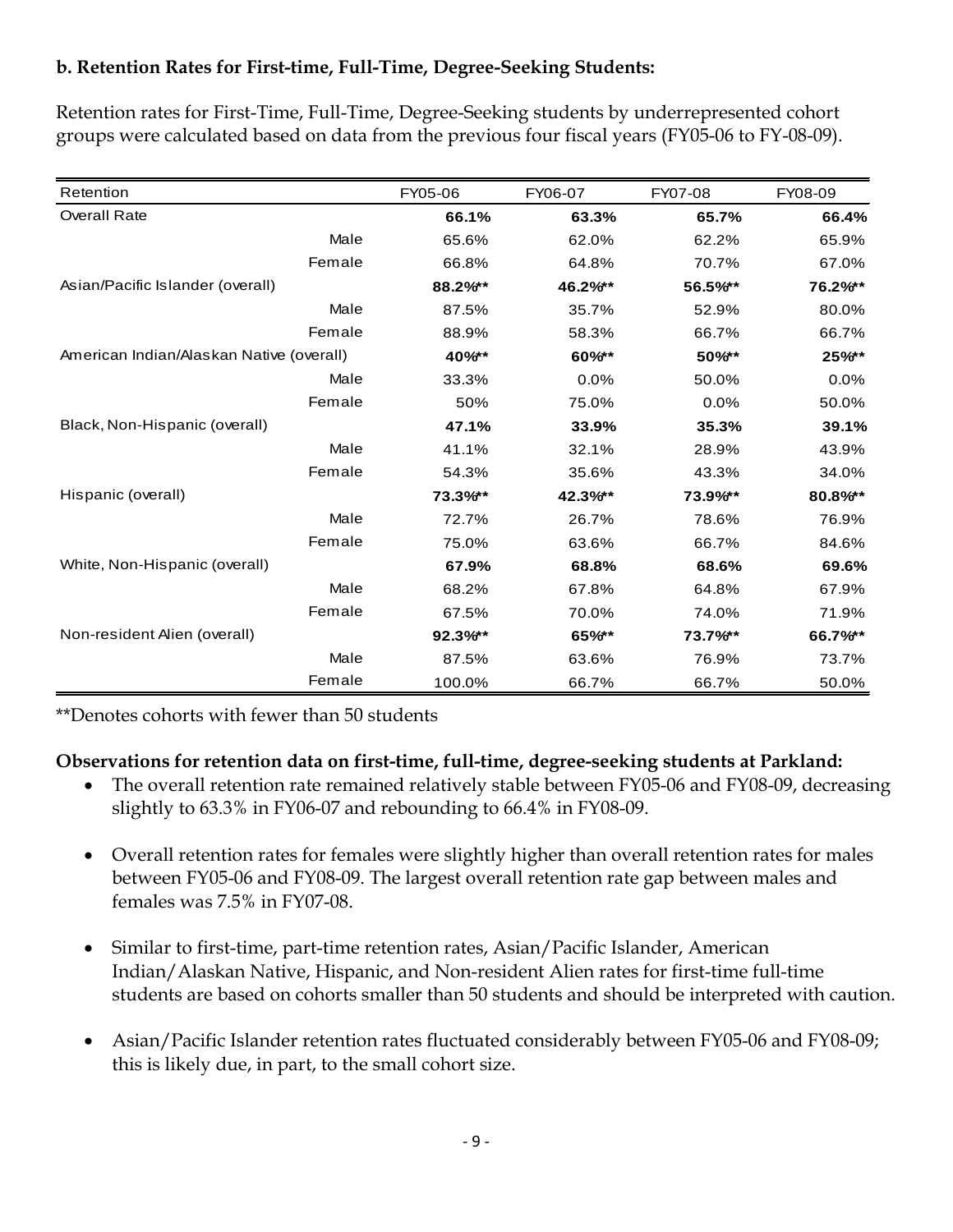- The retention rate for Black, Non-Hispanic students declined to 33.9% in FY 06-07 and increased to 39.1% in FY08-09, a similar trend to the overall retention rate. The retention rate for female Black, Non-Hispanic students were higher than Black, Non-Hispanic males each year with the exception of FY08-09.
- Although based on a small cohort size, the Hispanic retention rate was generally above the overall retention rate between FY05-06 and FY08-09. The Hispanic retention rate decreased from 73.3% in FY05-06 to 42.3% in FY06-07 and increased to 80.8% in FY08-09.
- The retention rate for White, non-Hispanic students grew slightly from 67.9% in FY05-06 to 69.9% in FY08-09. Generally, the retention rates for female White, Non-Hispanic students were higher than males.
- Similar to first-time, part-time students, American Indian/Alaskan Native and Non-resident Alien students generally have the smallest representation at Parkland college. While the retention rates for American Indian/Alaskan Native students are low and the retention rates for Non-resident Alien students are high, they are both based on very small cohort sizes.

### **c. IPEDS Graduation Rates**

The following data is taken from the IPEDS Peer Analysis System. These graduation rates are based solely on the number of students entering Parkland as full-time, first-time, degree or certificateseeking that complete within 150% of catalog time to program completion. IPEDS does not provide the cohort size for which the rates are based. With that said, full-time, first-time degree or certificateseeking students comprise only a fraction of the total student population at Parkland. Similarly, the enrollment proportions of Asian/Pacific Islander, American Indian/Alaskan Native, Hispanic, and Non-Resident Alien students at Parkland are considerably small compared to the enrollment proportions of White, Non-Hispanic and Black, Non-Hispanic students. Thus, the graduation rates reported below are based on small cohort sizes within the total student population and the aforementioned Racial/Ethnic groups.

| Graduation                     | 2005  | 2006  | 2007  |
|--------------------------------|-------|-------|-------|
| <b>Overall Rate</b>            | 25.0% | 22.0% | 23.0% |
| Male                           | 23.0% | 17.0% | 19.0% |
| Female                         | 27.0% | 27.0% | 28.0% |
| Asian/Pacific Islander         | 11%   | 33.0% | 33.0% |
| American Indian/Alaskan Native | 33.0% | 50.0% | 0.0%  |
| Black, Non-Hispanic            | 4.0%  | 5.0%  | 11.0% |
| Hispanic                       | 13.0% | 20.0% | 13.0% |
| White, Non-Hispanic            | 29.0% | 24.0% | 25.0% |
| Non-resident Alien             | 31.0% | 7.0%  | 15.0% |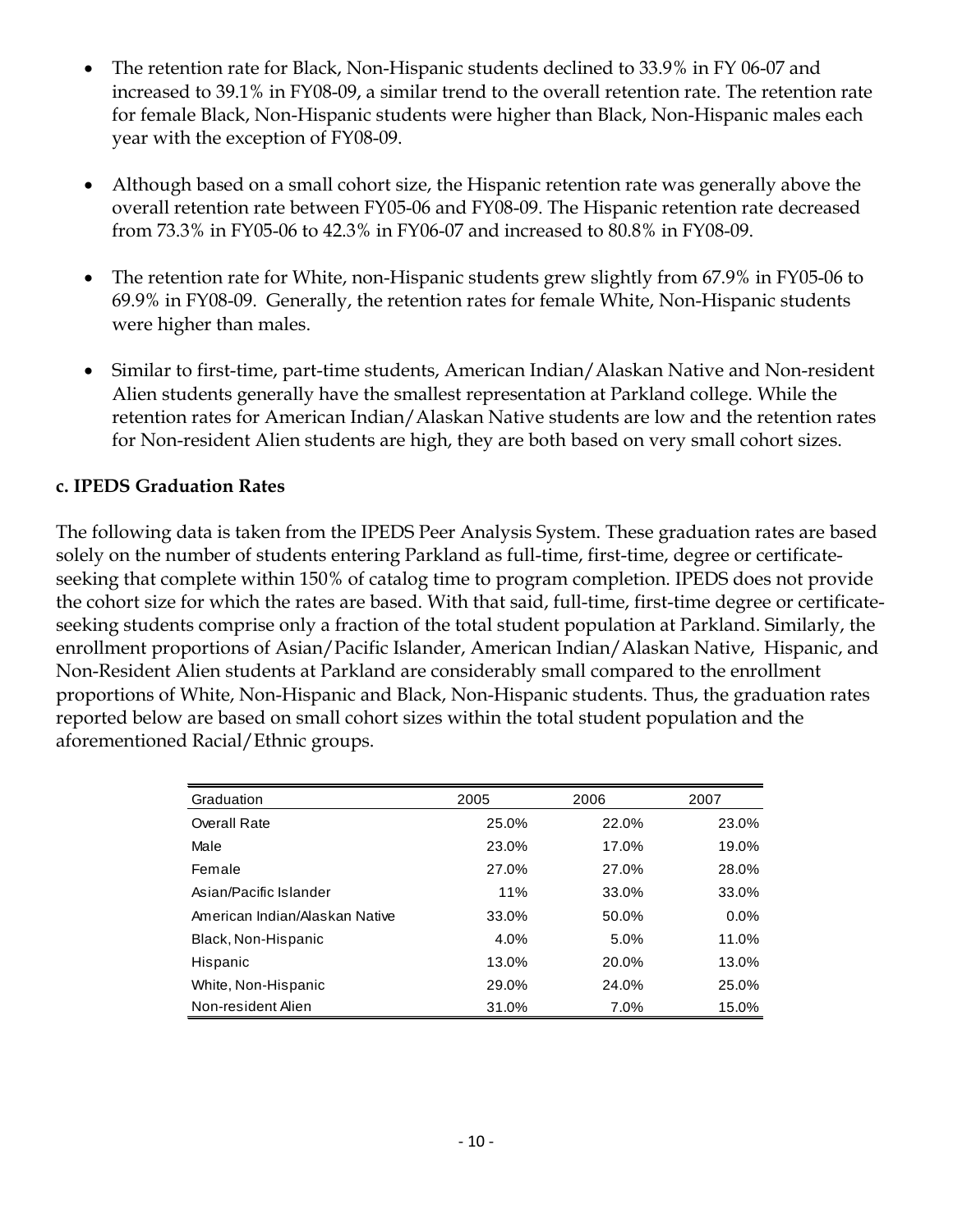# **Observations for graduation data on first-time, full-time, degree-seeking students at Parkland:**

- The overall graduation rate decreased slightly between 2005 and 2006 but increased 1% to 23% in 2007. Between 2005 and 2007, the graduation rate for females was higher than the graduation rate for males with a 9 percentage point gap in 2007.
- Among Racial/Ethnic groups at Parkland College, Asian/Pacific Islander and White, Non-Hispanic students had the highest graduation rates in 2007 at 33% and 25% respectively.
- Graduation rate patterns between 2005 and 2007 are not entirely apparent for many Racial/Ethnic groups. For example, the graduation rate for Hispanic students increased from 13% in 2005 to 20% in 2006 and returned to 13% in 2007. Conversely, the graduation rate for Non-resident Alien students decreased from 31% in 2005 to 7% in 2006 before increasing to 15% in 2007.
- The three-year trend for Black, Non-Hispanic students is an increase in the graduation rate from 4% in 2005 to 11% in 2007.

# **Recruitment and Preparation of Underrepresented Students, Faculty, Staff and Administrators**

# **a. TRIO/Student Support Services**

One goal of TRIO/Student Support Services is to provide services aimed at increasing the number of students that graduate and/or transfer to 4-year institutions. While TRIO does not explicitly target underrepresented students, many of its clients are from underrepresented populations. The TRIO program continuously tracks Parkland students receiving services and measures key outcomes related to the goals of increasing graduation and transfer numbers. Data on these outcomes include:

- The most recent persistence rate of TRIO participants was 66.7% (120 out of 180 students who were enrolled in Fall 2007 and returned the Fall of 2008) well exceeding the U.S. Department of Education goal of 50%.
- 152 out of 180 students (84.4%) were in good academic standing as defined by Parkland College as of Spring 2009, exceeding the U.S. Department of Education goal of 75%.
- Of the 101 students in the 2005-2006 cohort, 37.6% graduated and/or transferred to a 4-year institution within 3 years of enrolling in the program.

Parkland will continue to offer TRIO support services to enhance the persistence, academic achievement, graduation, and transfer of underrepresented students.

### **b. Center for Academic Success**

The Center for Academic Success (CAS) was launched in July 2006. Based on the work of a year-long task force, CAS integrated four previously independently-run entities – Academic Development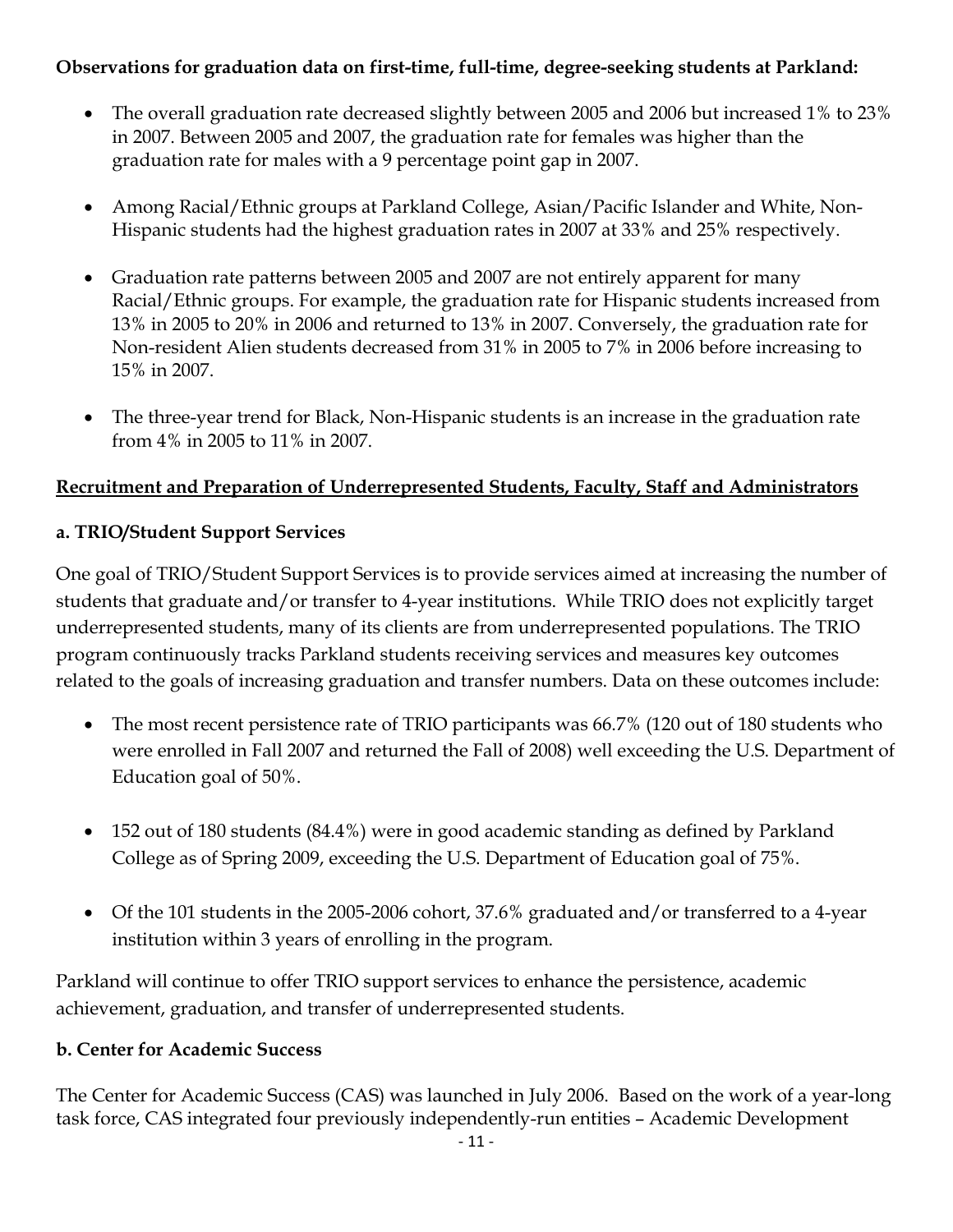Center, Learning Lab, Peer Tutoring, and Writing Center – into one structure and under one leadership. It is Parkland College's one-stop learning center whose mission is to empower students in the attainment of their academic goals. CAS programming intentionally integrates learning assistance with advising/student development support. While CAS is designed to serve a wide range of students at different levels of academic achievement, five of its eight full-time staff are dedicated to working with students who are under-prepared for college (developmental students), a large number of whom are from underrepresented groups (racial minorities as well as students with disabilities). Much of CAS programming results from partnerships with academic departments to provide tutoring and alternative delivery instructional formats for students who struggle with improving essential academic skills (reading/studying, writing, and math) as well as advising support.

The specific ways in which CAS works to enhance Parkland's efforts at increasing the academic achievement of underrepresented student groups include the following:

- CAS advising and student advocacy services: CAS advising team (two Student Development Advocates and one Academic Advisor) work primarily with academically at-risk students identified by their reading assessment scores. The Advocates advise all incoming freshmen with the lowest reading scores (CCS 098 placement) and work with faculty to provide outside-ofclassroom wrap-around support throughout the semester. More than 50% of students in CCS 098 are minority. CCS 098 students tend also to have writing and math skill deficiencies. An average of 33% of students enrolled in the lowest-level developmental mathematics course, MAT 094 Pre-Algebra, are minority; an average of 20% of all students in developmental courses in an academic year are minority. FY08 Advocate contacts: summer 2007 – 604 students/1136 contacts; fall 2007 – 743 students/1802 contacts; spring 2008 – 468 students/1091 contacts plus 57 class visits (fall 2007: 36; spring 2008: 21).
- Academic Development Lab (ADL): Within CAS is a dedicated computer lab tutoring area for students with developmental coursework placements. Staffed by two Academic Development Specialists who are well-versed in the curriculum expectations in developmental reading, writing, and mathematics as well as learning disability specialists, they provide walk-in as well as byappointment tutoring and coaching for any developmental student or student with learning and other disabilities. ADL is equipped with 16 computers for student use. The computers are also loaded with some of the latest assistive technology and effective CAI programs. Developmental reading and writing faculty consult the Specialists in designing lessons and finding ways to help students who learn differently stay successful in class. In FY 08, ADL recorded 3187 student visits.

CAS programming to enhance college readiness of its underprepared students includes the following initiatives:

• Math Faculty Tutoring (MFT): Math department faculty provide tutoring for students in developmental math classes in CAS. In FY 08, 566 students came for MFT help 2853 times. Students who use MFT at least 12 times in a semester tend to surpass the general course pass rate by 20% or better. Given that developmental math pass rates (C or better) hovers around 50%, this CAS service clearly helps student s to advance towards college level math placements.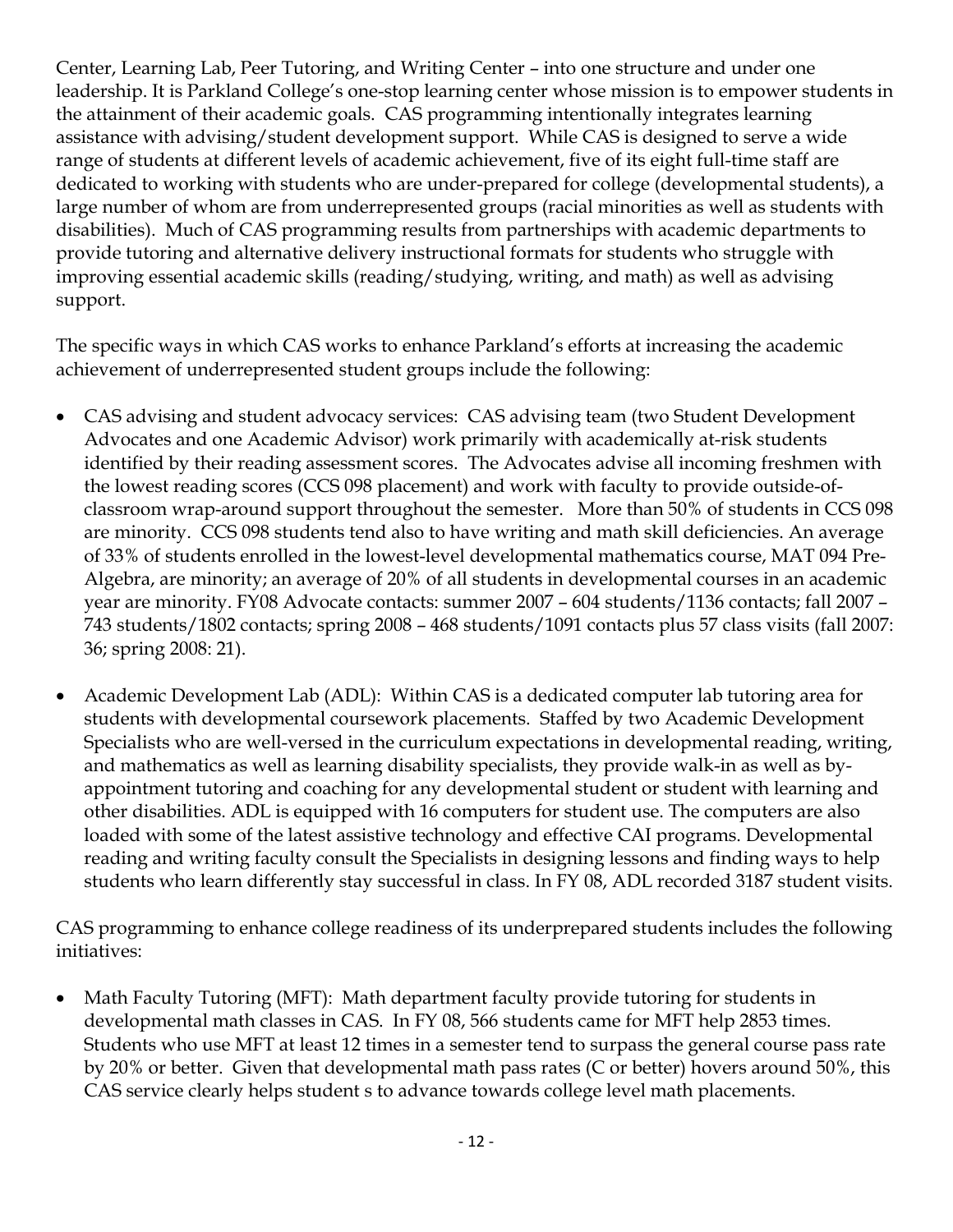• Modules: Students falter in their developmental course work for various reasons. CAS partnering with faculty has pioneered the offering of developmental course requirements through modules (breaking down a multi-credit hour course into one-credit hour chunks). Still in its pilot stages with adjustments to curriculum design and teaching formats, module instructors provide greater instructor guidance and focused time-on-task. Initial data for reading and writing modules indicate that students who repeat CCS 099 and ENG 099 in modules in CAS are 10 – 20% more likely to pass than peers who repeat in the traditional classroom. About 70% of first-time freshman students require at least one developmental math course. Many students with poor math preparation in high school struggle with success in the traditional math classroom. A CASmath department collaborative effort has resulted in a system of providing such students with the option of completing math requirements more slowly through math modules while fulfilling the department's standards of math competency.

### **c. Latino Family Day**

As part of the Parkland College Alternative Spring Break, college students, Parkland faculty, and local agencies organized Dia Latino "Parkland College abre las puertas a tu familia" on Thursday, March 26, 2009 from 3 to 7 p.m. Tailored to the local Latino community, the purpose of the event was to invite Latino families to Parkland College to ensure the Latino community is welcome at Parkland. To maximize access to the event and attendance, the Champaign-Urbana MTD offered free bus fare for families to this Parkland event. A Parkland shuttle also was available from The Community Center in Rantoul. A wide range of free services and programs were scheduled during the event including: dental cleanings and educational materials for adults, professional family photos, handson art projects, career interest assessment assistance, interactive soccer demonstrations, child care services during the event, tours of the greenhouse and automotive facility, Staerkel Planetarium shows, and a complimentary dinner. The event was very well attended as dinner was served at the end of the evening for 250 people.

# d. **Latino/Latina Outreach Advisory Group**

### **Background Information**

The Latino/a Outreach Advisory Group is a subcommittee of the Enrollment Management Team. It's currently comprised of 10 members from campus and the community. It was formed during the fall 2007 semester. The purpose of the group is to reach out to, market to, and recruit and retain Latino/a students. The purpose of the group aligns precisely with College Planning Priority #3:

To increase the enrollment and success of minority, underserved, and underprepared student populations via a comprehensive and collaborative network within Parkland District 505. Special emphasis shall be placed on marketing, outreach, recruitment, and retention of African-American, **Latino/a, immigrant**, international, and Baby Boomer students.

Activities of the Latino Outreach to date include hosting of the La Prensa Latino/a Business Expo, fiesta Latina (an Education and Human Services Exposition sponsored by the Latino Partnership of Champaign County), presentations to the executive board of the Latino Partnership of Champaign County, and several events cosponsored with La Casa Cultural Latina at the University of Illinois. The purpose of our participation in these activities is to make it known or reinforce the idea that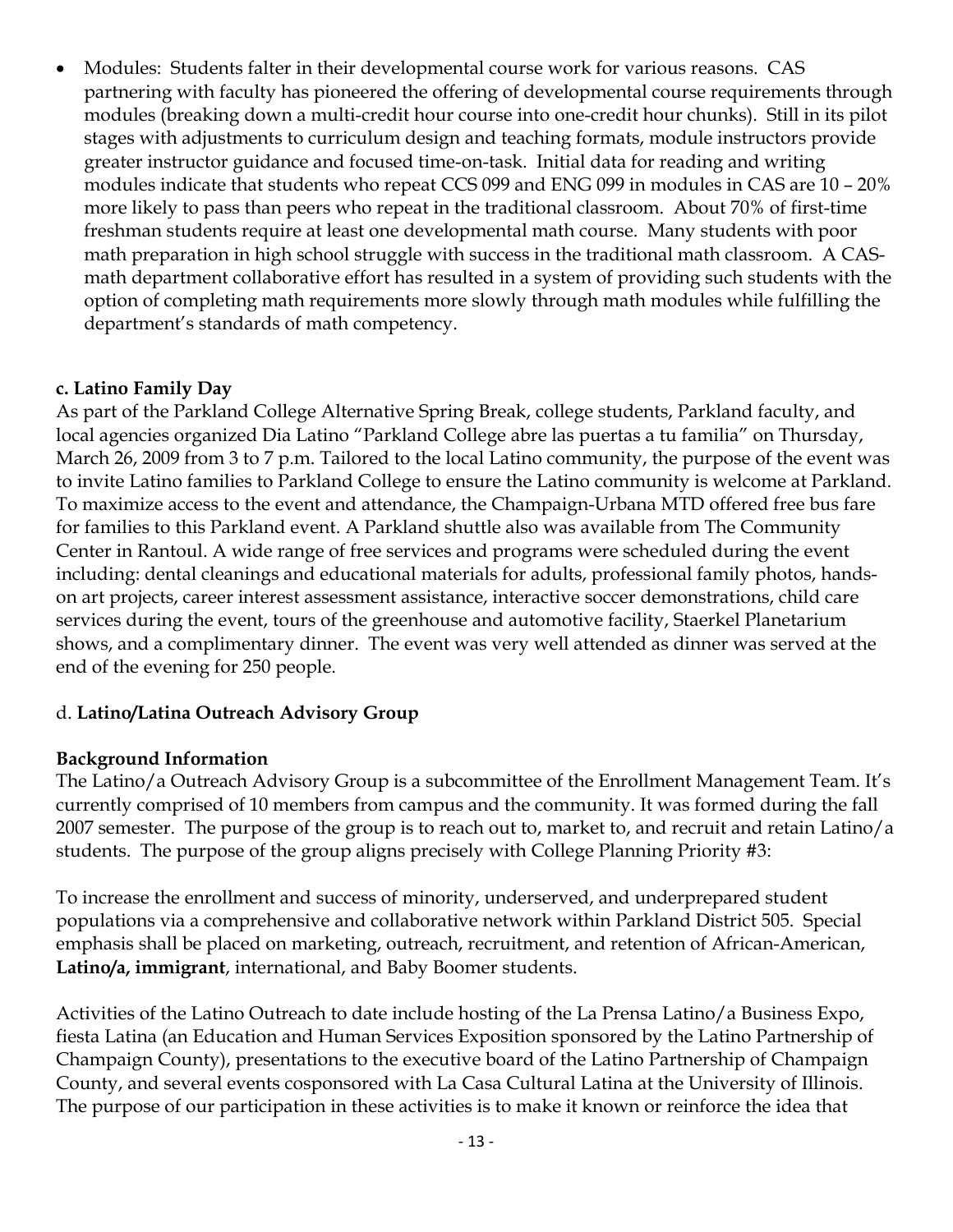Parkland College is a friendly and welcoming place to all members of the community, including Latinos and immigrants of all heritages and national origins. Most of us take this idea for granted, but new members of our community, whose first language may not be English, who do not have a family tradition of continuing education, and who may be employed in unskilled or semiskilled occupations, may be less certain of being welcomed and accepted in a new place. During these interactions, in addition to assuaging these concerns of acceptance, we discuss our services and courses, and programs of study offered by Parkland, providing special emphasis on English as a Second Language (ESL) course offerings and ESL assessment and placement services.

When addressing these groups it is always more productive to have recruitment materials printed in Spanish, so that parents and grandparents, as well as older prospective students have access to information about Parkland. Translating written material from English to Spanish requires a trained and experienced translator. Therefore, we have requested and received funds to contract the services of a translator to develop recruitment materials appropriate for the Latino population and to translate certain already existing recruitment materials into Spanish.

We also requested and received funds to increase our advertising in the local Spanish newspaper, La Prensa. In addition to Spanish newspaper advertising, we believe there is a need to create and place ads on Spanish-speaking radio. Also included in our funding is an amount for recruiting materials such as handouts/giveaway items, as well as funding for light lunch occasions or refreshments. In attempting to attract this age group to recruiting events, it always helps to have food items available.

For Parkland College to continue to dedicate funding to the development of Latina/o recruiting programs speaks volumes about Parkland's commitment to the recruitment and retention of the fastest-growing minority population in our district. According to the latest Environmental Scanning Data compiled by Parkland College Institutional Accountability & Research (2007), 3.9% of our District 505 credit students are of Hispanic/Latino heritage. The Latino Outreach Advisory Group received funding from the College Planning Committee of approximately \$22,000 over the last two academic years to conduct its activities.

# **Rationale**

The Latino/a population is the fastest growing population in District 505. This population is an excellent source of growth for Parkland enrollment. Although Latino/a enrollment grew significantly over the past 10 years, it is not keeping pace with the population growth in the district. Demographically, the Latino population has more college-aged individuals than any other component of the total population in District 505.

Many undocumented Latino/a prospective students and their parents are not aware of the Illinois state law that allows them to attend private and public Illinois colleges and universities, if they meet certain criteria.

### **Assessment and Evaluation**

The Advisory Group is a standard agenda item for the monthly Enrollment Management Team meetings. The most pertinent measure of success is in the numbers. Over the past year as our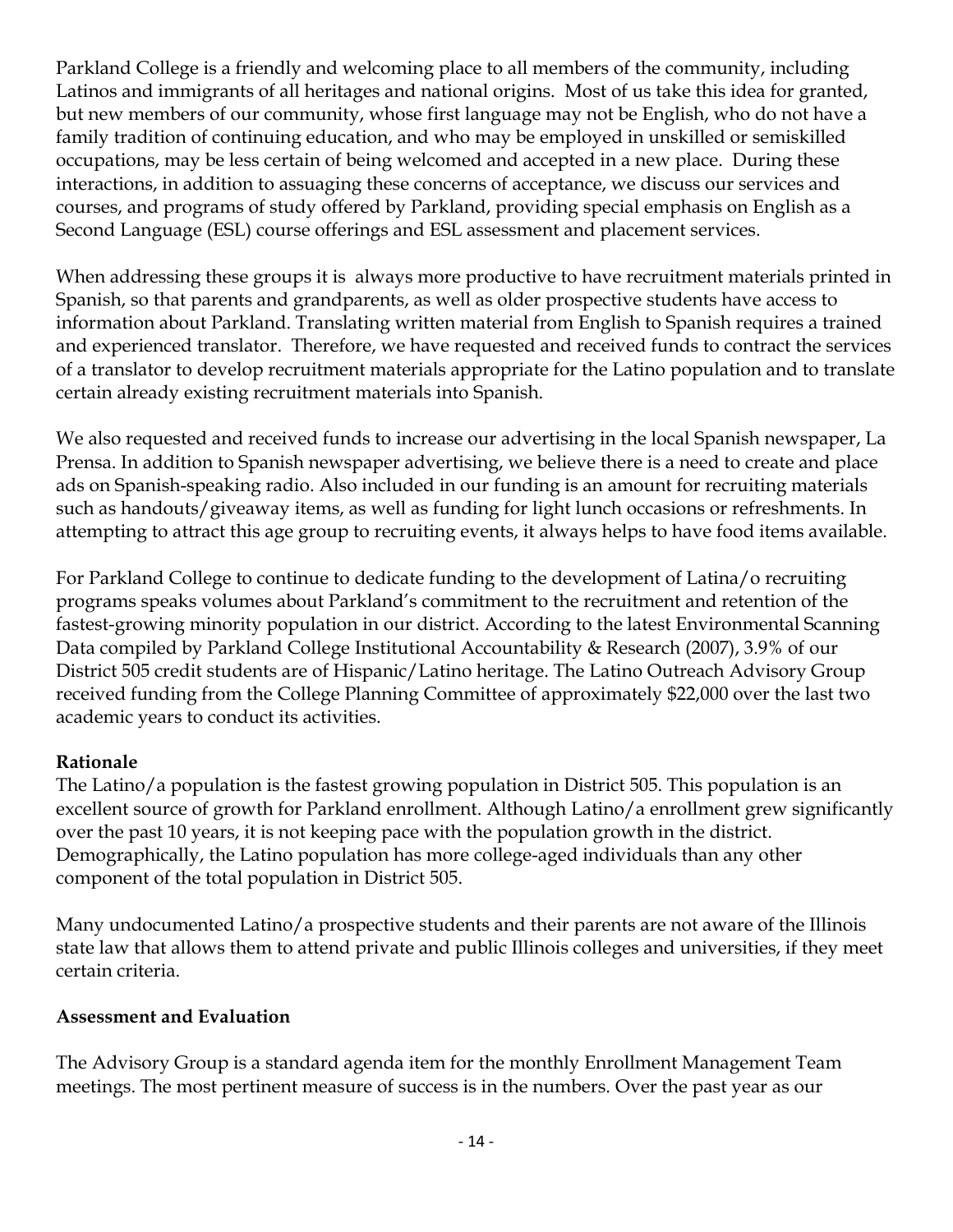Latino/a recruiting activities developed, the Latino population on campus increased by 11.8% from 508 in the Fall of 2007 to 568 students in the Fall of 2008.

## **e. College for Kids**

Parkland College offers the College for Kids (CFK) summer program, which serves youth entering grades 3 through 7. Parkland makes specific efforts to obtain scholarship funding so that children from underrepresented families can attend College for Kids. Further, students who qualify for reduced school lunches also qualify for reduced College for Kids tuition.

### **College for Kids enrollments at-a-glance**

| 2006 CFK students=540 Scholarships=13   | Reduced lunch/rate 13 |
|-----------------------------------------|-----------------------|
| 2007 CFK students=595 Scholarships=14   | Reduced lunch/rate 7  |
| 2008 CFK students= 654 Scholarships= 18 | Reduced lunch/rate 7  |

To recruit underrepresented students, College for Kids staff developed working relationships with local community organizations, specifically, the Don Moyer Boys & Girls Club. This relationship facilitated communication with parents of children whose families could not afford the CFK tuition. In 2008, scholarships were available to those who qualified for reduced lunches. Students were asked to submit a short essay describing why they wanted to attend College for Kids.

Funding for College for Kids scholarships has been obtained from several sources, including Orange Krush, Champaign Urbana Junior Women's Club, Kraft, Ronald McDonald House Charities of Central Illinois, Champaign West Rotary, Council of Negro Women, and Council of Women Realtors.

# **f. Minority Transfer Articulation for Adult Learners**

The Parkland College Counseling and Advising Center sponsored the "Minority Transfer Articulation for Adult Learners" project in 2005/2006. This initiative focused on providing academic support to degree-seeking, non-traditional, ethnic minority, non-international students, aged 24 and above. Emphasis was placed on recruitment, retention and transition. The overall goal of the program was to improve academic performance and increase retention and graduation rates of the targeted students. External funding for the project was eliminated after 2006.

As a result of the success of the "Minority Transfer Articulation for Adult Learners" project, several elements of the project were institutionalized by the college. They include:

- An annual minority student recognition event
- Career, academic and personal development workshops and activities scheduled throughout the academic year
- A revision of the student orientation program, providing for a variety of assessments: career, major, computer literacy, life domains and the identification of potential barriers.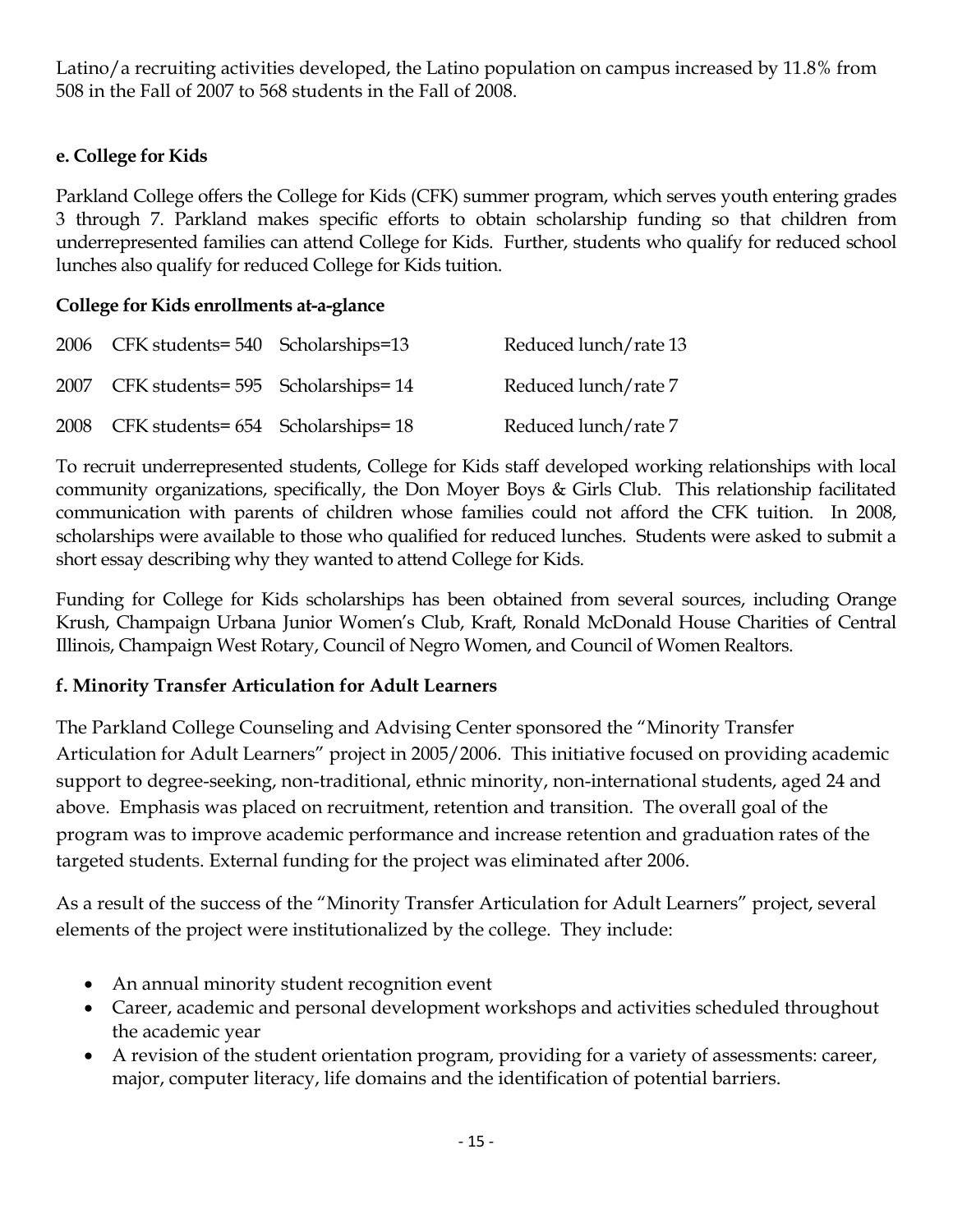In 2008, the Parkland College Counseling and Advising Center continued to provide services, programs and activities for students from traditionally underrepresented groups in focused efforts to support retention and success. In addition, efforts were made to provide professional development opportunities for faculty and staff and outreach to parents.

# Activities/events:

- Do the Right Thing Breakfast Chats informal meetings with groups of students intended to provide college updates and strengthen ties to faculty/staff and college.
- Black Student Association meetings regular meetings to allow positive exchange of information, planning sessions, etc.
- Study Skills workshop
- Black Health Fair
- Black Male/Female Relationship Discussion series
- Parenting workshop
- Transferring to four-year colleges/universities workshop
- Test Anxiety workshop
- Math Anxiety workshop
- Conflict Resolution workshop
- Career planning workshop
- Entrepreneurship Panel presentation and discussion
- You and the Law workshop provided basic understanding of drinking and driving laws, citizen rights and police protocol
- Welcome to Parkland in collaboration with other Student Services' departments, provided information on financial aid, part-time employment, college clubs and organizations, etc.
- College and University Transfer Fairs
- Parents' Night
- Presentations on resources and success strategies to classes, Men's basketball program
- Presentations on best practices in working with black males, underprepared and underrepresented students in Parkland College Center for Excellence in Teaching and Learning
- Minority Student Recognition Celebration
- Attendance at Assessment Institute National Conference
- Attendance at Summer Institute on Addictions Conference

# **g. Brother-to-Brother**

Brother-to-Brother (B2B) is a support network that will be established in the near future to provide peer and faculty/staff mentoring for African-American Male students at Parkland College. Brotherto-Brother participants will attend weekly group meetings, which have established discussion topics to guide the group's focus throughout the semester. The group will have voluntary, open-ended attendance; there are no mandated requirements for participation. Although group sessions will also be open to any Parkland student, the initiatives are predominantly oriented toward advancing the intellectual and personal growth of African-American male students in order to raise the academic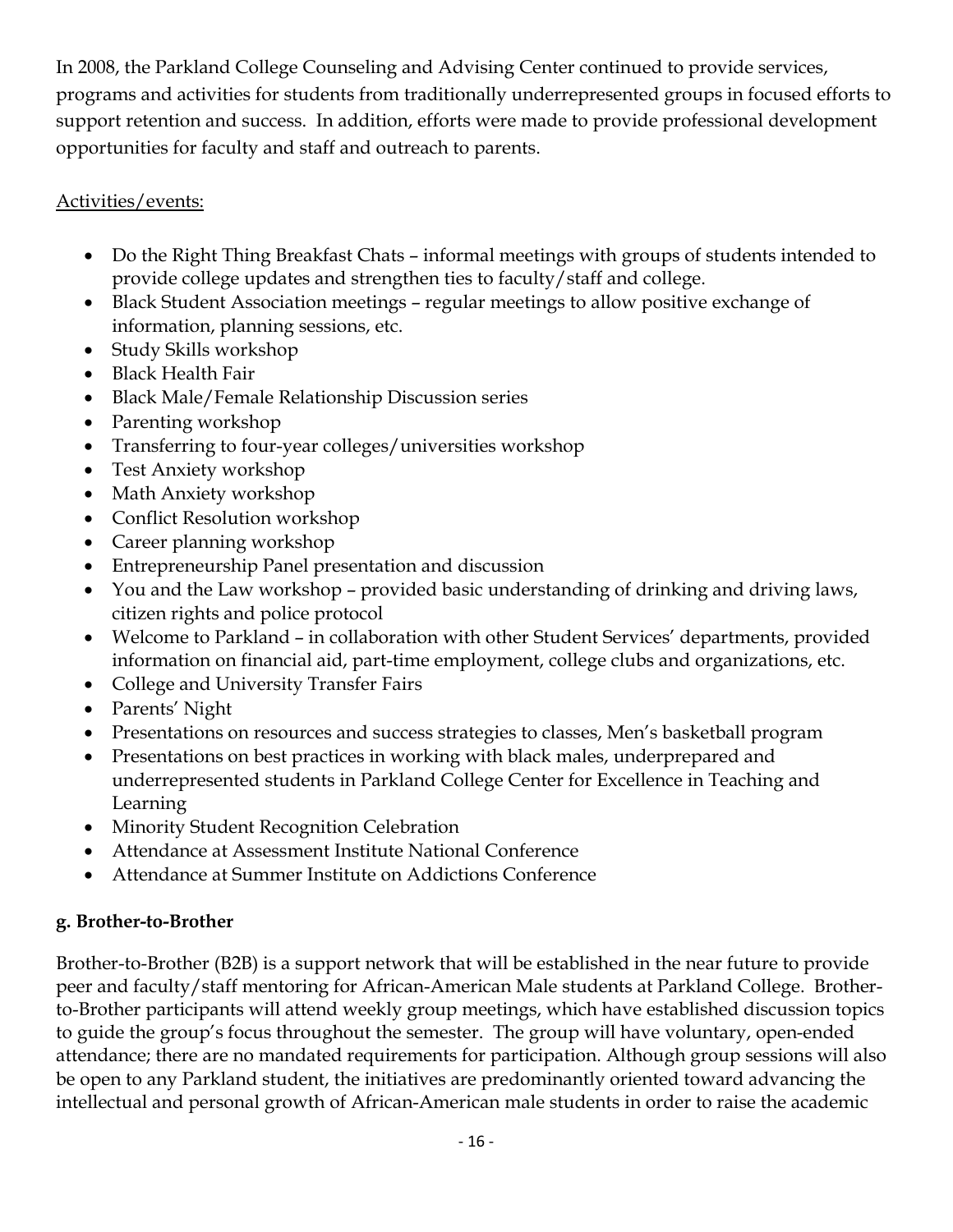success indicators for this particular group. Activities will include: discussion groups, guest speakers, and special topic seminars. Participants will be encouraged to use the academic support resources in the college as well as to mentor and assist each other. A college academic advisor facilitates B2B activities.

# **h. International Students**

Parkland College is dedicated to recruiting and supporting International Students in various capacities. The following list represents a snapshot of the many activities related to the recruitment and retention of International Students.

# **Recruitment**

- Parkland is a member of the Study Illinois consortium (marketing with the U.S. Dept. of Commerce, viewing higher education in Illinois as a U.S. export)
- Parkland is a member of CCID (Comm. Colleges for International Development); receiving a grant for a group of students from developing countries to study for one year at Parkland
- Intensive English program provided for students needing full-time English instruction to prepare for academic course work in the U.S.
- Free assessment for English as a Second Language (TOEFL not required) to determine eligibility for academic course work at Parkland and placement into the appropriate course level
- Parkland provides opportunities for students, including International Students, to enroll concurrently enrollment at the University of Illinois
- Media: web pages, welcome message translated into several languages (forthcoming), Facebook page for Alliance of International Students (scholarship students), International Newsletter (web and print versions, joint venture by Alliance of International Students and ESL Research class)

### **Retention**

- Admissions advising, processing and immigration paperwork for all new international students
- Orientation (half-day) for all new international students
- Workshops given throughout the year:
	- o Opportunities for Work
	- o F-1 Regulations
	- o Connecting Cultures in the Classroom
- Five international student award scholarships are available to students for up to two years, providing in-district tuition to the recipients
- Immigration advising appointments available every morning, walk-ins in the afternoon, assisting students with:
	- o Change of status applications
	- o Reinstatement
	- o Emergency leaves
	- o Reduced course loads
	- o Other status problems
- Work authorization, including: work on campus, optional practical training, curricular practical training, extreme economic hardship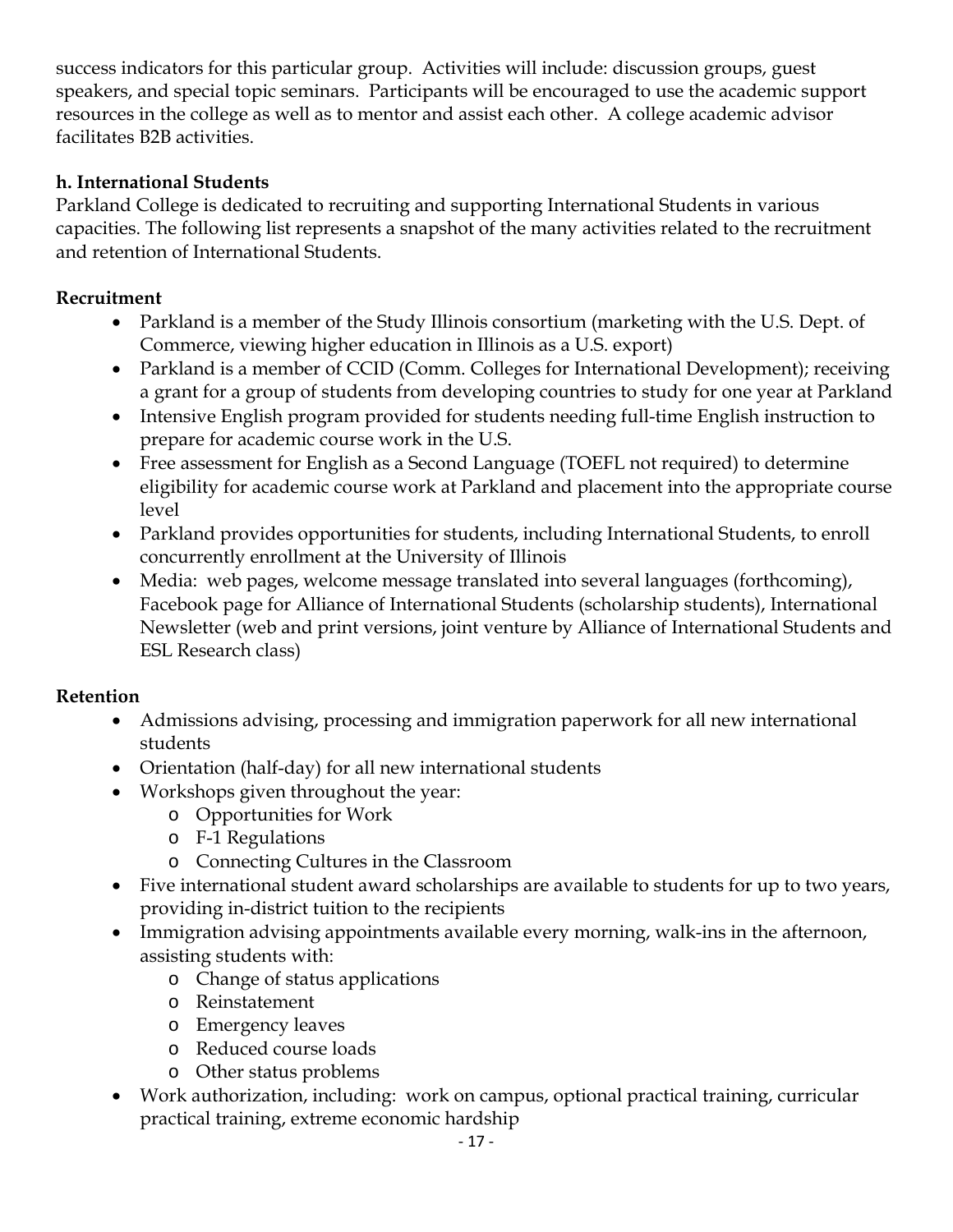• Cultures Fair in the Spring semester, International Education Week in the fall semester

# i. **Center for Excellence in Teaching and Learning**

The Center for Excellence in Teaching and Learning (CETL) is an ongoing learning system that facilitates and enhances quality teaching, student learning, and excellence in the workplace. It empowers professionals to address challenges while fostering the scholarship of teaching and student service. The CETL annually offers multiple sessions related to underrepresented students, faculty, staff and administrators. A sample of these sessions include: Core Value Stories: Multiculturalism; Tricks of the Trade to Promote Universal Access; Academic and Social Experiences of African American Students; Women in Literature; Respectful Workplace: Ally Awareness and SafeZone Certification; Tips for Communicating with People with Disabilities; Developmental Education Research Reading Group; The Mosaic Called Diversity Revisited; and Egypt and the US: Sharing Experiences. During FY2009, CETL offered a total of 33 sessions attended by 481 participants.

# **Human Resources: Recruitment and Preparation of New Faculty/Staff/Administrators**

1. Goals and Objectives:

To actively engage members of the College community in the process of developing an appreciation for cultural diversity.

To recognize, promote, utilize and educate one another regarding the unique qualities and shared humanity of our people and cultures.

To develop a more diverse pool of applicants so that future full-time faculty not only represents more closely the cultural and racial diversity of the students we serve but also understand and work within a gender-balanced, multicultural education.

To develop specific strategies to recruit and hire qualified candidates for full-time faculty positions in program or discipline areas in which the gender or cultural/racial composition does not reflect the community we serve.

To develop strategies to increase the general diversity of the pool of applicants.

To recruit and hire qualified candidates from targeted minority groups.

2. Progress since 2006:

No data has been tracked or gathered.

3. Methods and Strategies to Meet Goals and Objectives: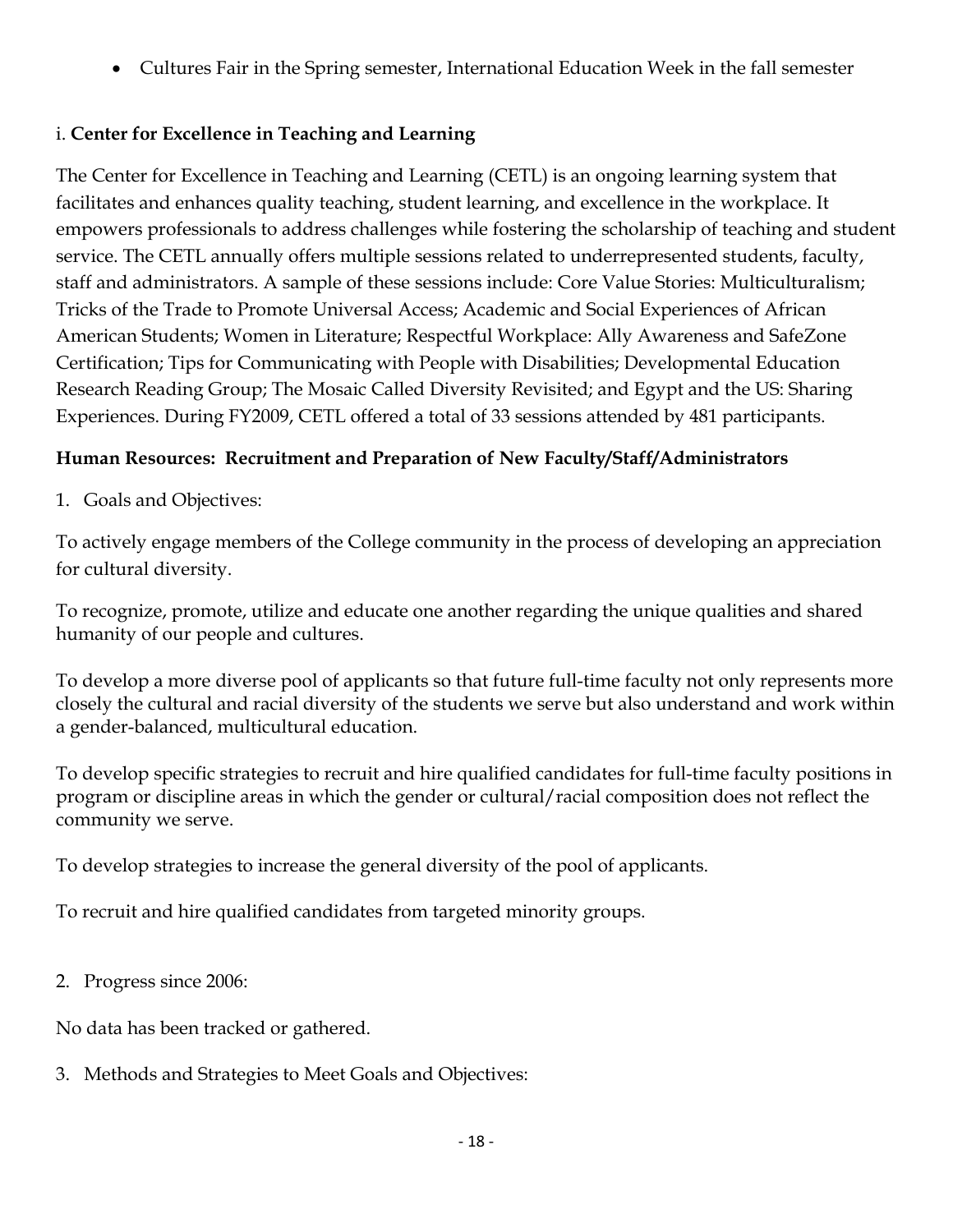Develop recruitment materials that feature Parkland as a progressive, premier community college dedicated to providing gender-balanced, multicultural education and accountable to the racially and culturally diverse community of Champaign-Urbana and District 505.

Network with the National Council of Black American Affairs of AACC and have our faculty and administrative position announcements sent out to their members and member institutions.

Arrange recruiting visits; develop recruiting materials.

Track former minority students with professional teaching credentials and regularly invite them back to campus and to apply when positions become available.

Obtain lists of those colleges that have significant numbers of minority master's and doctorate graduates and follow-up with their placement offices.

All vacancy announcements and advertisements will contain the College Equal Employment Opportunity notation, and will encourage individuals representing diverse cultures and female applicants to apply.

Parkland College's PROF (Professors of the Future) and faculty Diversity Internship Programs:

The Diversity Internship Program provides opportunities for the college to recruit candidates with diverse backgrounds and limited teaching experience and to provide them with an opportunity to teach for a period of up to two academic years. During these two years the candidate is provided with special training and mentoring to help them become fully prepared for upcoming tenure-track openings. During the college's planning process, future faculty openings are identified. Since the planning process allows the college to forecast where these needs will be, the Diversity candidate can begin to prepare for the position that will be available as a full-time, tenure-track position. Some examples of successful candidates have been female speech and chemistry instructors in areas that consisted mainly of male instructors and racial minorities in biology, mathematics, history and political science.

The second initiative that Parkland considers to be a "best practice" is the PROF Program. In this program, outstanding Parkland College students are identified for areas of future need that would potentially add diversity to the faculty ranks. These students, if interested in a teaching career, are offered scholarships to complete their studies and return to Parkland to teach after they have completed their master's degree. The Parkland College Foundation acts as the principle in arranging the contracts and funding for these potential future faculty. After completion of the master's degree, the PROF candidate teaches full-time at Parkland in a non-tenure-track position for up to five semesters. They are then eligible to apply for a full-time, tenure-track position.

The success of these programs has been instrumental in helping to diversify Parkland faculty. It was recognized that diversity efforts focused on the full-time, tenure-track faculty position openings alone was not enough to provide the pools of qualified candidates. The college recognized that strategies to recruit and train potential candidates were far more successful if efforts were made earlier in the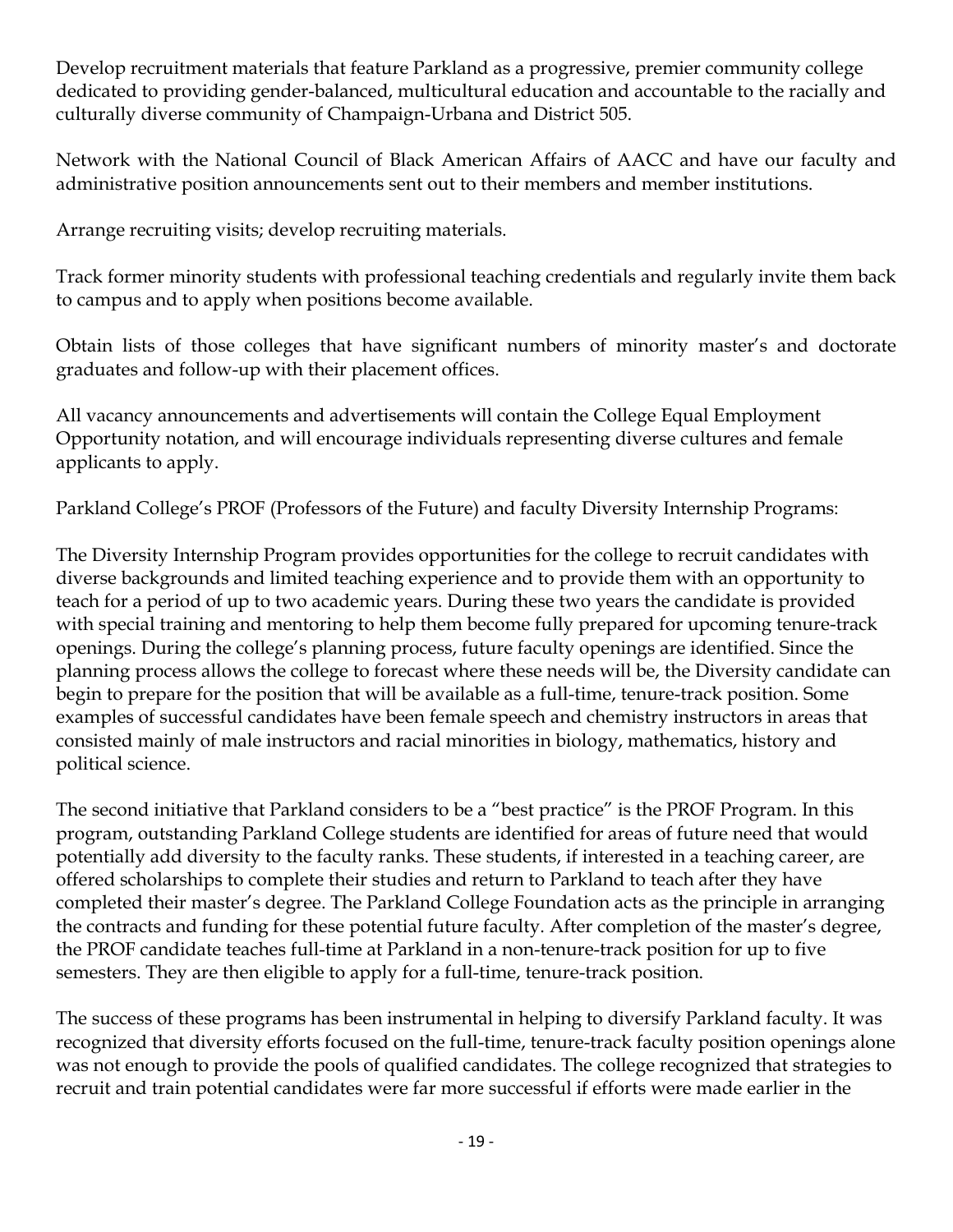planning stages where the chance to "grow your own" became an integral part of overall recruiting. Clearly, a strategic planning approach to diversity becomes critical.

The planning and timing for PROF opportunities and Diversity Internships is the essential ingredient. For instance, the Diversity Internships are planned to end when a full-time, tenure-track position in that discipline becomes available. It is at that time when the Intern has already had the mentoring and experience which makes them a uniquely qualified candidate within the candidate pool. The PROF candidates are recruited earlier in the process than the Diversity Interns. Since the time required in completing a Bachelor's and Master's degrees can take years, the college recruits candidates in disciplines that we know will have openings in the future. We are able to make these forecasts based on many planning factors, including retirements, demographic changes, results of Futures Conferences, etc.

4. Diversifying Faculty in Illinois Higher Education:

We are a community college and we do not meet the Diversifying Higher Education Faculty in Illinois Act's definition of "Qualified institution of higher education" because we do not "offer instruction leading toward or prerequisite to an academic or professional degree beyond the baccalaureate degree."

# **College Readiness and High School to College Transition Program Initiatives**

### **a. P-16 Committee**

**1.** Active for several years, the goal of Parkland's P-16 Committee is to create partnerships with District 505 educators which foster productive communication and collaboration among colleagues in the K-12 system. Ultimately, the purpose of the P-16 Committee is to decrease the number of students who come to Parkland unprepared for college-level work. Activities conducted since 2005 are numerous and include: **Listening Tour 2005- 2007** 7 schools, 166 faculty and administrators

### **2. School Improvement Day presentations**

Urbana, Mahomet- Seymour, Prairie Central, Gibson City-Melvin-Sibley (GCMS) Heart of Illinois Conference at Heyworth High School

# **3. Dinner and Discussion**

High school faculty in reading/writing - Spring 2007 High school faculty in math - Spring 2008

### **4. Presentations to students**

Prairie Central Senior class- December 2007, August 2008 GCMS Junior class - January 2009

# **5. Website**

Gives teachers information requested about college readiness Includes sections for Parents, Teachers, and Students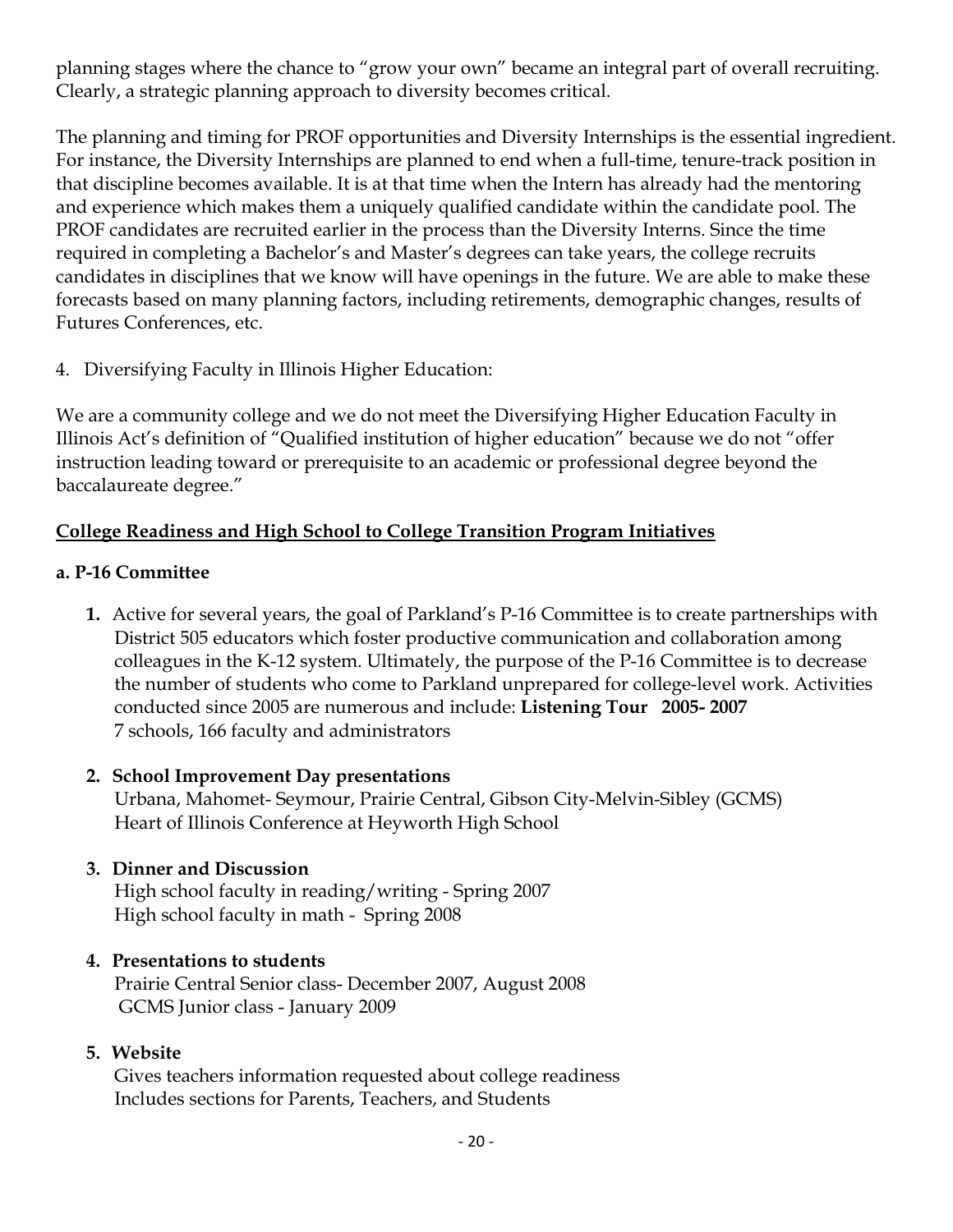# **6. Newest initiative - Story Shop**

Writing contest for 7<sup>th</sup> and 8<sup>th</sup> graders 2008 – first-year participation: 87 submissions/ 12 schools 2009 – 294 submissions/ 15 schools Awards Day in Parkland Theater – showcases Merit Writers Introduces Parkland to parents, families, friends, teachers

# **7. Presentations to students**

Atwood-Hammond, Iroquois West, Monticello, Next Generation, Prairieview-Ogden, Unity, Urbana

# **b. Parkland College Counseling and Advising Center**

Since 2006, the Parkland College Counseling and Advising Center has been involved in a number of programs, initiatives, or activities whose primary purpose is to improve the college readiness or ease the transition from high school to college. A brief summary of a few select activities is highlighted below:

# Parents' Night at Parkland College –

Parkland College annually extends an invitation to parents of high school students to come to Parkland for Parents' Night at Parkland College. This well-attended event was an opportunity for parents and high school students to receive information about Parkland, transfer opportunities and to ask questions, among other things. Most all academic and student service units are represented to field questions and exchange information with parents of prospective high school students. While this event caters to all interested members of the community, it is particularly important for parents of prospective students who are unfamiliar with college—this includes many underrepresented groups. This event helps to inform parents and students about important pieces of college knowledge including financial aid, admissions, academic advising, and other student services.

Community Presentations –

The Parkland College Counseling and Advising Center made several presentations around the community related to the theme of college preparation. Some of these presentations were at high schools and several catered to high-school aged audiences. Some of these locations include: Joann Dorsey Homes; Champaign Central High School; Cunningham Children's Home; Urbana High School; and Department of Children and Family Services Education Panel Parkland College High School Counselor Meetings –

In FY2009, the Counseling and Advising Center sponsored many meetings with high school counselors in District 505. The purpose of these sessions was to exchange information and inform counselors on methods to improve college readiness. Parkland shared information on recommended coursework in order to be prepared for college, COMPASS placement information, and other college ready strategies.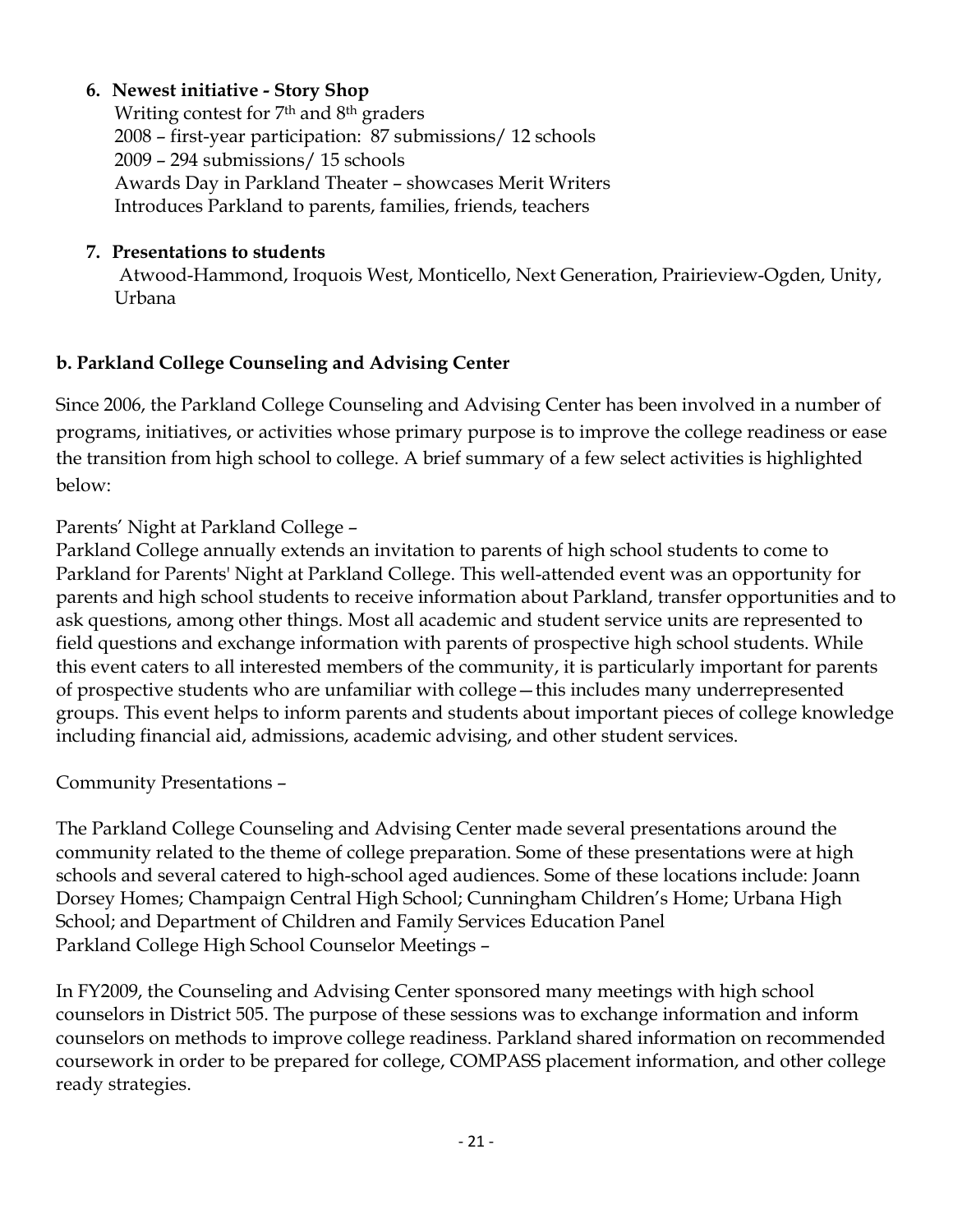# **Institutional Effective Practices**

# **1) The Black Student SUCCESS Project**

# **Purpose**

Vincent Tinto's Student Departure Theory stated that academic integration (the student's academic performance) and societal integration (participation in college life) are the keys to persistence of college students. In fall 2008, the Counseling and Advising Center Director was awarded a college grant to provide programming for African-American students as these students still graduate less frequently and are less likely to persist than majority groups. The program was entitled, "The Black Student SUCCESS Project." The programs were designed to provide added social and academic support and opportunities to learn and engage.

# **Goal or objective**

- Increase African-American students' connection to Parkland College and the community
- Increase African-American students' involvement with faculty, staff and peers.

# **Date of implementation**

August 2008

# **Description of program elements or strategies that make the program successful**

According to Tinto, the more students are academically and socially involved, the more likely they are to persist and graduate. He cited four conditions within institutions of higher education that promote student retention and success:

- Student involvement
- Institutional commitment
- Academic and social support
- Learning

The program activities and events sought to:

- Establish high academic expectations
- Increase positive outlook toward school and promote positive self-esteem
- Provide learning opportunities in creative ways
- Establish key persona connections

# **Specific activities/events**

Black Health Fair; Black Male/Female Relationship Discussion series; Welcome to Parkland Orientation Luncheon; Opportunity to attend Leadership Revolution – leadership conference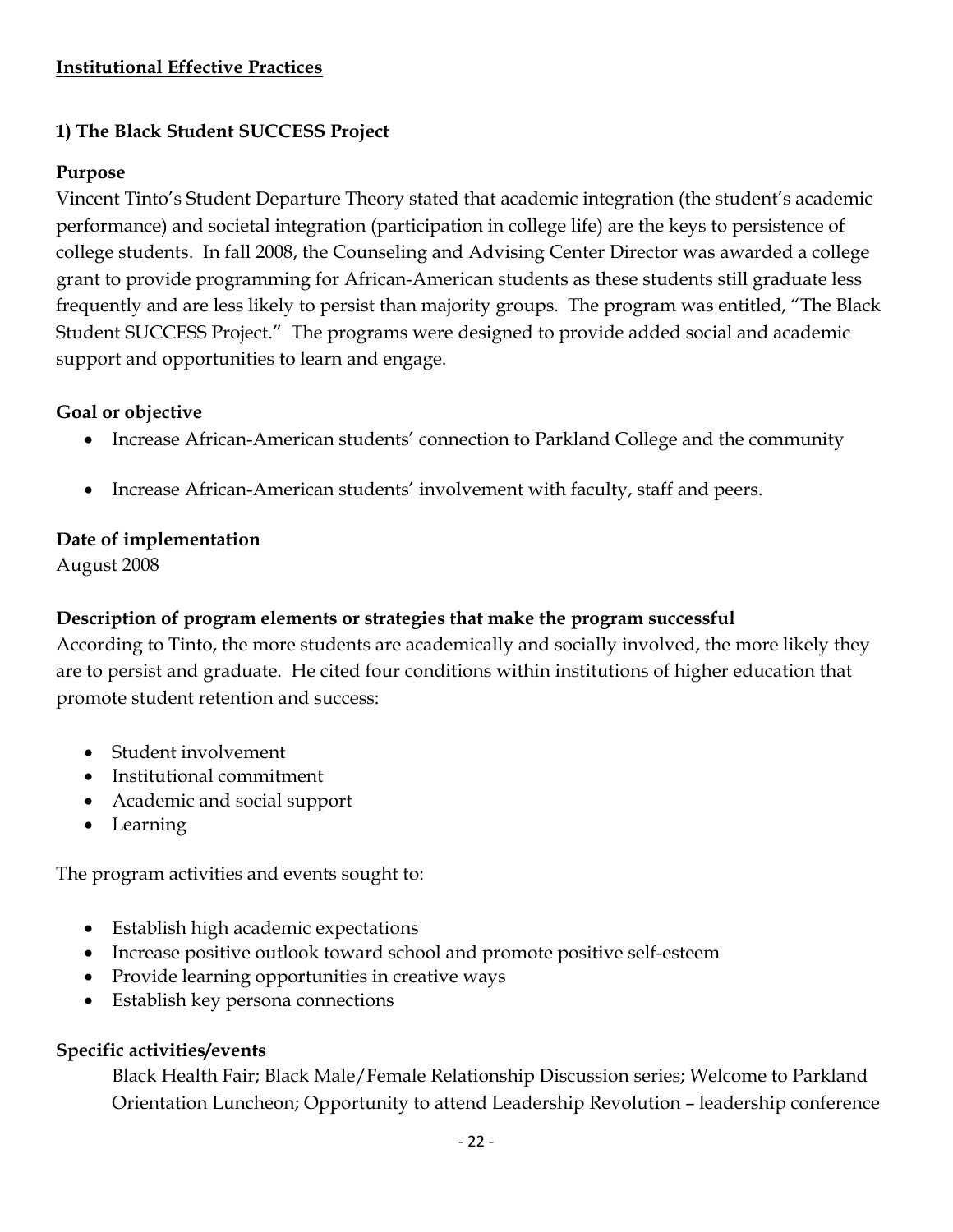for two and four year college leaders, hosted by Illinois State University; Test Anxiety workshop; AIDS and the Black Community Presentation and Discussion; Math Anxiety workshop; Conflict Resolution workshop; Career planning workshop; Brother to Brother support group; Sister to Sister support group; Talent Show; Goal setting workshop; Minority Student Recognition Celebration; You and the Law workshop – provided basic understanding of drinking and driving laws, citizen rights and police protocol; How to Succeed in College workshop – students were invited to hear former Parkland College students, who were either currently attending four-year colleges or had graduated, share their success stories and strategies

In addition, targeted students are contacted on a regular basis and are provided information on registration, scholarships, college wide dates and deadlines and announcements of related activities and events at the University of Illinois at Urbana-Champaign.

# **Evidence of success**

The project is still in progress but events have been well-attended and well-received. The overall success of the program will be measured by attendance and satisfaction surveys.

# **2)** P-16 Initiative

**The P-16 Initiative** at Parkland College was formed in 2005 as a response to the need for a formal, structured approach to collaborating with high schools in District 505 to help students make the transition from high school to college. The committee established by the college, made up of faculty and administrators, targeted the large urban school districts of Urbana and Champaign who sent us large numbers of students who were often unprepared for the academic rigors of college-level work.

# **Specific activities and programming**

**College and Career Transitions** – a PowerPoint presentation designed for teachers. This presentation discusses the "knowledge gap" of students entering college or the workplace upon graduation. Offers specific examples of students' expectations vs. the reality of college and workplace skills needed to survive in either environment. This program is customized for specific schools and particular requests. A similar presentation is designed for student audiences.

To date we have had success presenting to teachers during their School Improvement Days. For example, we were invited to Prairie Central High School on August 21, 2007, and presented to 68 faculty and administrators.

**Dinner and Discussion** – Faculty from area high schools are invited to an evening of networking with collaborating with Parkland faculty over dinner at a local restaurant. The Spring 2007 dinner was for language arts faculty; plans are for hosting math faculty in Spring 2008.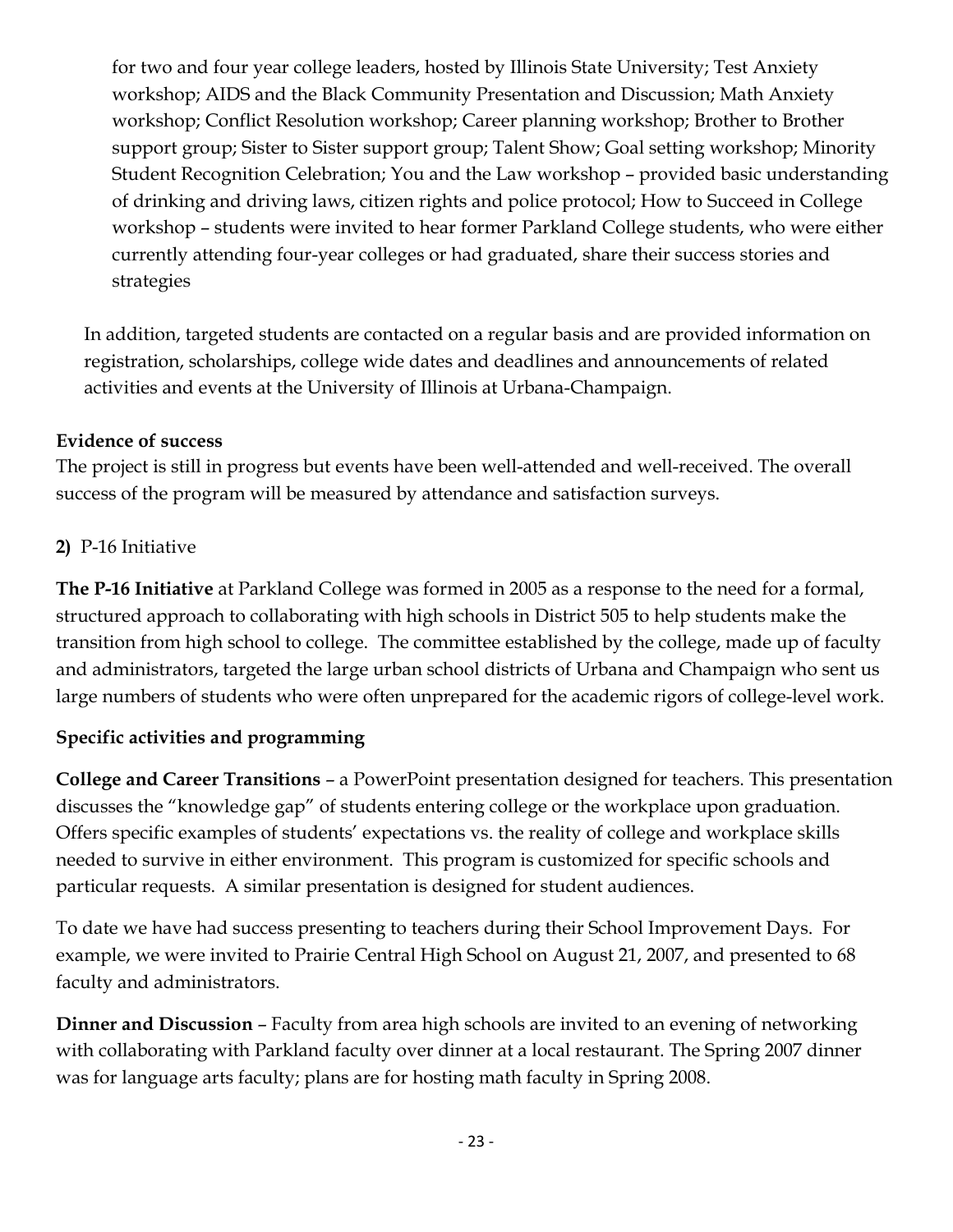**P-16 Website** – Based on the feedback from the Spring 2007 Dinner & Discussion, it is clear that high school faculty enjoy the professional conversations and contacts fostered through the P-16 committee's activities. They are interested in more opportunities for discipline-specific conversations. But time is precious, and their focus on test prep and making AYP precludes the time needed for further meetings. Therefore, the P-16 committee has developed a website covering the 2 major areas teachers have requested: 1) the sharing of college course syllabi, lectures and assignments, and 2) delineating college expectations of freshman-level academic skills and learning behavior.

**Short Story contest** – Feedback from high school faculty suggested that the message about college preparedness needed to begin in the middle schools. Therefore, the P-16 committee has launched a writing contest for 7<sup>th</sup> and 8<sup>th</sup> grade students in District 505 called Story Shop beginning Spring 2008. In its first year the contest generated nearly 100 stories from 12 schools. The expectation is that the contest entries will grow as time goes on.

**Parkland Students with Disabilities**

**FY2008 Enrollment of Students with Disabilities by Disability Type**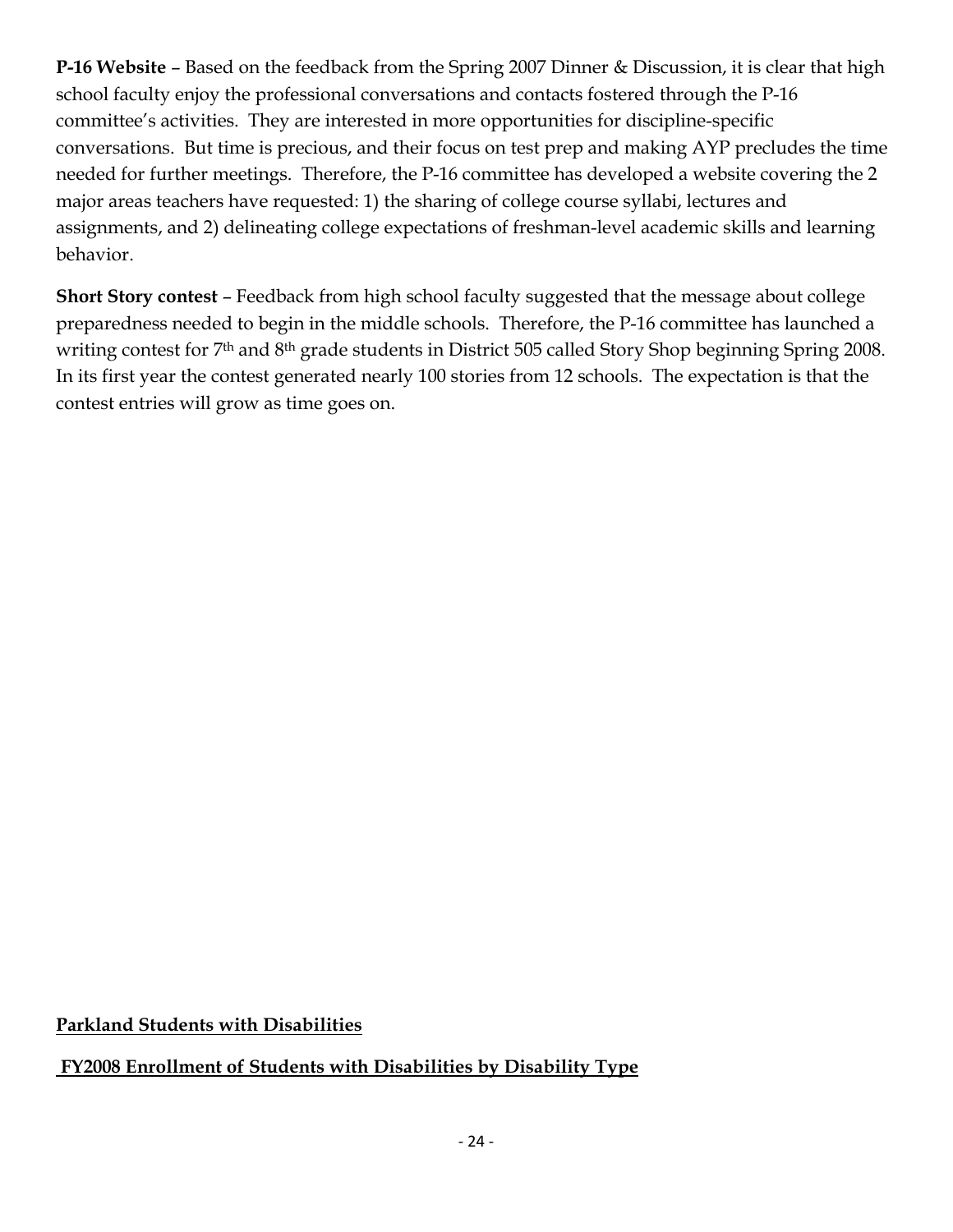| Student<br><b>Information</b><br>Required                       | Learning | Unduplicated Unduplicated Unduplicated<br>ADHD |    | Unduplicated<br>Psychological Developmental | Unduplicated<br>Mobility | Unduplicated<br><b>Blind/Low</b><br>Vision | Unduplicated<br>Deaf/Hard of<br>Hearing | Unduplicated<br>Systemic/Chronic Unduplicated Unduplicated<br><b>Health Problems</b> | Other | Total | <b>Overall</b><br><b>Duplicated</b><br>Total |
|-----------------------------------------------------------------|----------|------------------------------------------------|----|---------------------------------------------|--------------------------|--------------------------------------------|-----------------------------------------|--------------------------------------------------------------------------------------|-------|-------|----------------------------------------------|
| <b>Self Reported</b><br>Students                                | 294      | 94                                             | 85 |                                             | 16                       | 20                                         | 22                                      | 45                                                                                   | 23    | 599   | 672                                          |
| Students Who<br>Registered                                      | 257      | 80                                             | 73 | 25                                          | 15 <sub>l</sub>          | 18                                         | 18                                      | 32                                                                                   | 17    | 535   | 601                                          |
| Registered<br>Students Who<br><b>Used Services</b>              | 241      | 71                                             | 69 | 25                                          |                          | 18                                         | 18                                      | 24                                                                                   | 15    | 490   | 563                                          |
|                                                                 |          |                                                |    |                                             |                          |                                            |                                         |                                                                                      |       |       |                                              |
| Supplemental*<br><b>Faculty/Staff</b><br><b>Other Employees</b> |          |                                                |    |                                             |                          |                                            |                                         |                                                                                      |       |       |                                              |

# **An Update on the Accessibility of Institutional Webpages**

### Overview of Parkland's Web Systems

Parkland College currently has three separate web systems that are used by the community, students, faculty, and staff. The first system houses the college and unit/department web pages, and contains links for the other two systems. The Parkland College home page URL is [http://www.Parkland.edu.](http://www.parkland.edu/) These web pages are maintained by the Marketing and Creative Services unit at the college. The second system houses online courses and is maintained by the Distance and Virtual Learning unit, and the URL is [http://online.parkland.edu.](http://online.parkland.edu/) The final system, known as the *Parkland Connection*, provides registration services to students and course information to faculty and staff. The URL for this system is<https://pcweb.parkland.edu/> and is maintained by the Campus Technologies unit. As described below, *Parkland Connection* is being phased out during the migration to Datatel Colleague. The sections below contain updates to the accessibility status for each of these systems.

### College and Department Web Pages

As of December 2008, all web pages based upon second level templates are level 3 accessible. All other pages evaluated on individual basis. Most web pages are at least level 1 compliant. Moving forward, accessibility will be based upon the Illinois Information Technology Accessibility Act (formerly IWAS). Parkland College has taken the following steps to ensure web accessibility for all users:

- Purely decorative images (contain no information) alt tags set to blank
- Proper use of header tags applied
- Tables used only for related data
- All tables have caption
- All tables will have column and row headers
- The id and headers tags used to identify association in table
- Avoid using complex tables whenever possible
- Lists of links set in proper tags (ul, ol) opposed to paragraphs
- Lists of links identified by appropriate header tags (not always displayed)
- All link texts are unique
- Skip navigation technique applied to pages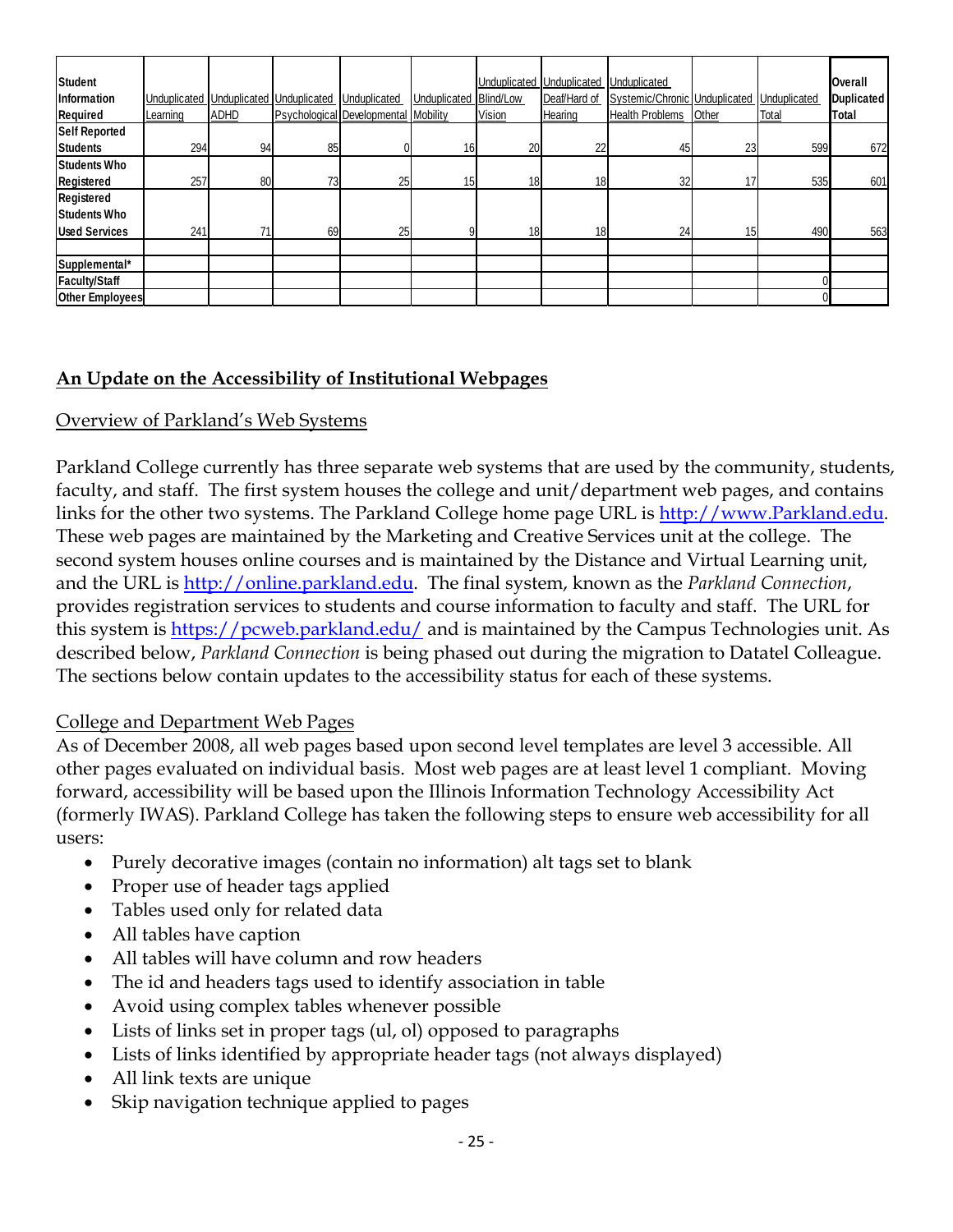- Language identified in all pages
- Reserved characters used for text symbols
- Links clearly identify destination
- All form elements clearly identified to work properly with Document Object Model (DOM)
- Appropriate markup utilized in all form elements
- Tab indexing used sparingly
- Controls available without using a mouse
- Cascading style sheets (CSS) used for layout
- Pages checked to ensure usability by devices not supporting CSS
- All pages are validated through World Wide Consortium (W3C) for proper markup

Parkland is currently developing a new site using Active Admissions technology and is set for launch in summer 2009. Admissions forms will be active in April 2010. Pages will be evaluated for compliance prior to the launch. Since Watchfire was bought by IBM in 2007 and is no longer available for evaluating compliance, Parkland is researching the potential use of Functional Accessibility Evaluator 1.0.1 developed by the University of Illinois. An issue regarding the rich text editor creating non-compliant code is being addressed by vendor. All sites will not be migrated to new server. Sites unrelated to recruiting but required for public viewing will be maintained following IITAA standards.

# Online Courses

Parkland College uses Angel 7.3 to host online courses for students. Angel 7.3 meets the level one requirements of the Section 508 Rehabilitation Act. Angel 7.3 is an upgraded version of the software used when the original accessibility report was submitted.

The software allows users to create personalized accessibility profiles, including High Contrast and Color Deficient accessibility profiles for easy accessible adoption. Users can establish accessibility profiles before they login to ANGEL or choose or create profiles after login. The Accessibility Wizard enables each user to easily create a customized accessibility profile that addresses personal needs. When the user is satisfied with profile settings, ANGEL's Accessibility Wizard completes the profile template for the user.

ANGEL supports ACCLIP (Accessibility for Learner Information Profile), allowing ANGEL to adapt to a learner's specific accessibility needs and preferences before or after they login to the ANGEL environment. Because it is standards based, students who have defined accessibility needs in other systems can import them directly into their ANGEL profile.

ANGEL administrators have the ability to create default public accessibility profiles for screen readers and for visually impaired and color deficient users. This flexibility enables institutions to provide faculty and learners accessible experiences in accordance with institutional policies.

# *Parkland Connection*

Due to the purchase of Parkland's new Administrative Software system (Datatel), *Parkland Connection* is scheduled to be phased out entirely by the summer of 2010. No updates (ADA or otherwise) to